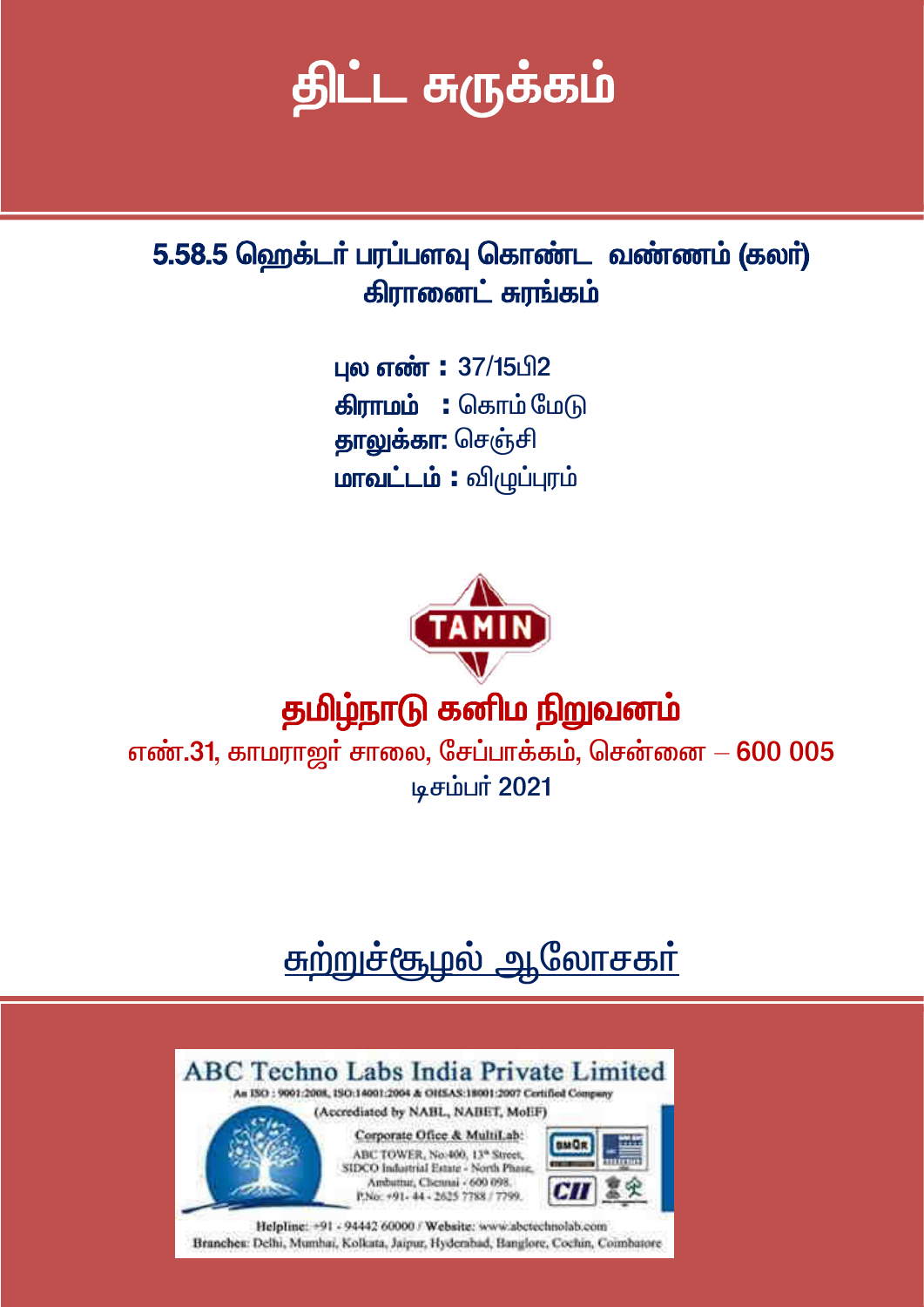

#### 1 முன்னுரை

தமிழ்நாடு கனிம நிறுவனமானது, தமிழக அரசின் கீழ் 1978 ஆம் ஆண்டில் நிறுவப்பட்டு, செயல்பட்டு வரும் ஒரு அரசுத்துறை நிறுவனமாகும். இந்நிறுவனம் தமிழகத்தில் உள்ள வெவ்வெறு கனிம வளங்களைக் கண்டறிந்து, அக்கனிமவளங்களை மேம்படுத்தி பயன்பாட்டிற்கு கொண்டு வரும் வழிமுறைகளை மேற்கொண்டு வருகிறது. இந்நிறுவனமானது தனது சுரங்க நிபுணத்துவத்தை பல்வேறு வகையான கிரானைட் கனிமங்கள் மீதும் உருவாக்கியுள்ளது. இந்நிறுவனம் கிரானைட் கற்களை வடிவமைப்பதற்கான தொழிற்சாலைகளை சென்னையிலுள்ள மணலியிலும், கிருஷ்ணகிரி மாவட்டத்தில் உள்ள மாதேபள்ளியிலும் மற்றும் <u>மதுரை மாவட்டத்தில் உள்ள</u> மேலாரிலம் <u>அமைத்துள்ளது.</u>

தமிழ்நாடு கனிம நிறுவனத்தால் தற்போது உத்தேசிக்கப்பட்டுள்ள வண்ணம் (கலர்) கிரானைட் சுரங்கம் 5.58.5 ஹெக்டா் பரப்பில் சா்வே எண்.37/15பி2, கொம்மேடு கிராமம், செஞ்சி தாலுகா, விழுப்புரம் மாவட்டத்தில் அமைந்துள்ளது. தமிழ்நாடு சிறு கனிம விதிகள் 1959 விதி எண் 8–Cன் படி சுரங்கத் திட்டத்தை சமர்பிப்பதற்கான கடிதம் எண் 11791/MM5/2007, நாள் 23.11.2011–ன்படி அரசால் வழங்கப்பட்டது. சுரங்கத் திட்டம் தயாரிக்கப்பட்டு புவியியல் மற்றும் சுரங்க இயக்குநரகம், கடிதம் எண். 3850/MM5/2008 நாள் 31.07.2018-ன்படி ஒப்புதல் செய்யப்பட்டது.

உத்தேசிக்கப்பட்ட கிரானைட் குவாரியானது சுற்றுச்சூழல் தாக்க மதிப்பீட்டு அறிக்கை 14 செப்டம்பர் 2006-ன் படி 1(a) சுரங்க வகையின் கீழ் வருகிறது. இந்த திட்டம் வகை B1- ன் கீழ் வருவதால், இதற்கு மாநில சுற்றுச்சூழல் தாக்க மதிப்பீட்டு ஆணையத்திடமிருந்து சுற்றுச்சூழல் அனுமதி (EC) பெறுவதற்கான மக்கள்கருத்து கேட்பு கூட்டத்துடன் சுற்றுச்சூழல் தாக்க மதிப்பீட்டு அறிக்கை மற்றும் சுற்றுச்சூழல் மேலாண்மை திட்டம் சமா்ப்பிக்கப்பட வேண்டும்.

தமிழ்நாடு கனிம நிறுவனம் சுற்றுச்சூழல் அறிக்கையினை தயார் செய்வதற்காக தேசிய கல்வி மற்றும் பயிற்சி (NABET இந்திய தர கவுன்சில் புதுடெல்லி) அங்கீகாரம் பெற்ற ஏபிசி டெக்னோ லேப்ஸ் இந்தியா பிரைவேட் லிமிடெட் நிறுவனத்தை நியமித்துள்ளது.

திட்டச் சுருக்கம் மற்றும் திட்ட எல்லை 15 கிலோ மீட்டர் சுற்றளவில் உள்ள முக்கிய அம்சங்கள் அட்டவணை—1ல் கொடுக்கப்பட்டுள்ளது.

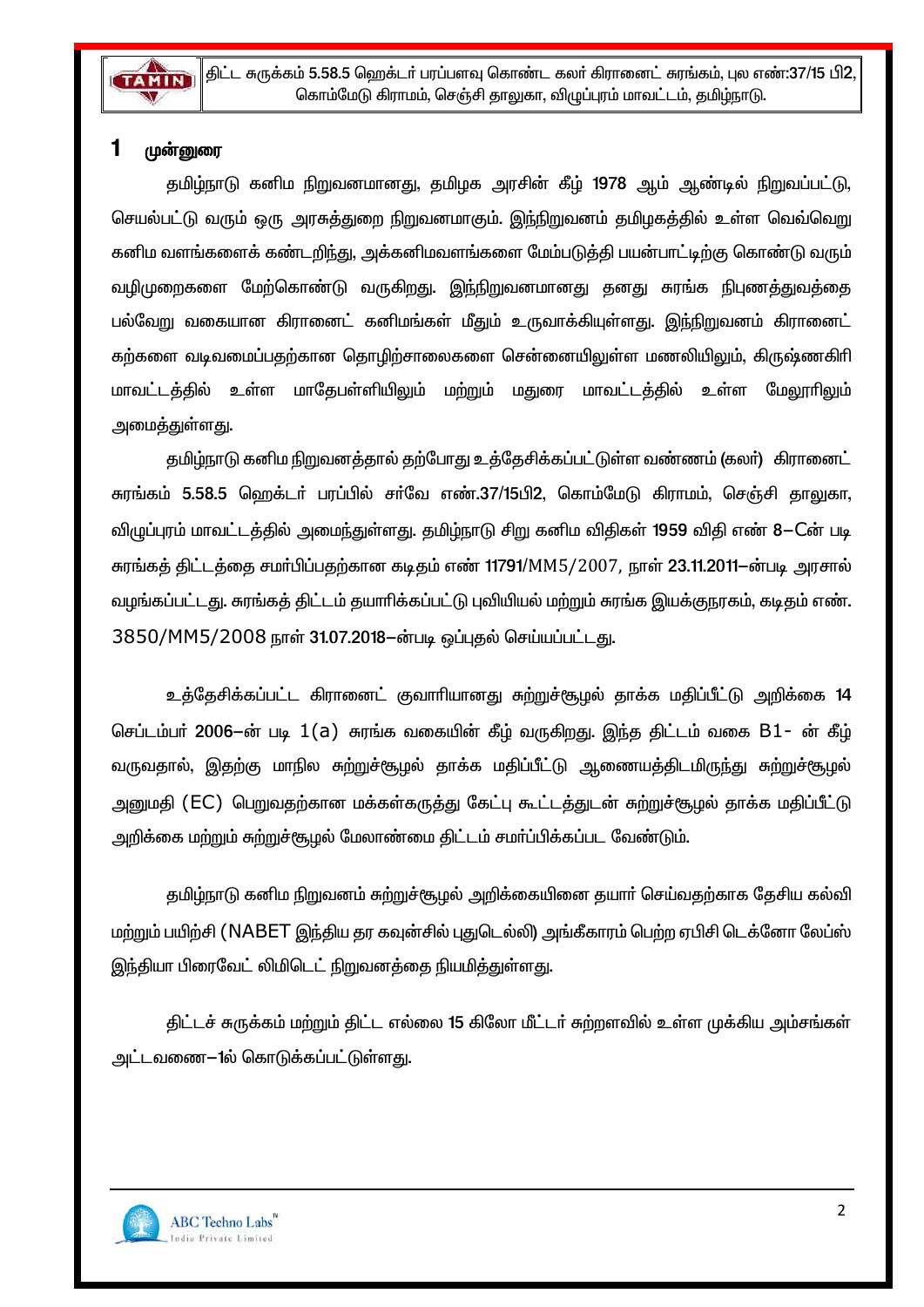

 $\parallel$ திட்ட சுருக்கம் 5.58.5 ஹெக்டா் பரப்பளவு கொண்ட கலா் கிரானைட் சுரங்கம், புல எண்:37/15 பி2, கொம்மேடு கிராமம், செஞ்சி தாலுகா, விழுப்புரம் மாவட்டம், தமிழ்நாடு.

## அட்டவணை 1: திட்ட எல்லை 15 கிலோ மீட்டர் சுற்றளவில் திட்ட சுருக்கம் மற்றும் முக்கிய<br>அம்சங்கள்

| வ.  | விவரங்கள்                          | ،،ەھسە بەسىت<br>விவரங்கள்                                  |
|-----|------------------------------------|------------------------------------------------------------|
| எண் |                                    |                                                            |
| 1.  | அட்சரேகை                           | 12°10'11.93"N to 12°10'24.74"N                             |
| 2.  | தீர்க்கரேகை                        | 79°27'38.38"E to 79°27'50.31"E                             |
| 3.  | <u>கடல் மட்டத்திலிருந்து உயரம்</u> | 80 மீ கடல் மட்டத்திற்கு மேல்                               |
| 4.  | இடவியல்                            | அலை அலையான நிலப்பரப்பு                                     |
| 5.  | தளத்தின் நில பயன்பாடு              | அரசு புறம்போக்கு நிலம்                                     |
| 6,  | சா்வே எண்                          | S.F.No.37/15B2                                             |
| 7.  | இடவியல் எண்                        | 57P/8 & 12                                                 |
| 8.  | இடம்                               | கொம்மேடு கிராமம், செஞ்சி தாலுகா, விழுப்புரம்               |
|     |                                    | மாவட்டம், தமிழ்நாடு.                                       |
| 9.  | குத்தகை பகுதியின் அளவு             | 5.58.5 ஹெக்டர்                                             |
| 10. | குவாரி குத்தகை காலம்               | 30 வருடம்                                                  |
| 11. | உச்ச ஆண்டு உற்பத்தி திறன்          | 22,881 மீ <sup>3</sup> கிரானைட் மீட்டெடுக்கக்கூடிய         |
|     |                                    | உற்பத்தி                                                   |
| 12. | மேம்படுத்தப்பட்ட மொத்த சுரங்க      | $9,04,101$ மீ <sup>3</sup> RoM (1,35,602 மீ <sup>3</sup> ) |
|     | இருப்புகள்                         | மீட்டெடுக்கக்கூடிய இருப்புகள்                              |
| 13. | கழிவு உற்பத்தி                     | கிரானைட் கழிவு: 3,75,143 மீ <sup>3</sup> மேற்சுமை          |
|     |                                    | மற்றும் இடைச்சுமை 1,43,742 மீ <sup>3</sup>                 |
| 14. | கிரானைட் கழிவு விகிதம்             | 1:0.85 (மீ <sup>3</sup> : மீ <sup>3</sup> )                |
| 15. | பெஞ்ச் அளவுருக்கள் பெஞ்ச் உயரம் &  | 10m & 6m                                                   |
|     | அகலம் பெஞ்ச் சாய்வு                | செங்குத்து சாய்வு முன்மொழியப்பட்டது                        |
| 16. | <u>நீா் தேவை</u>                   | 1.5KLD                                                     |
| 17. | மனித ஆற்றல் தேவை                   | 35                                                         |
| 18. | திட்ட செலவு                        | 100 லட்சம்                                                 |
| 19. | அருகிலுள்ள நெடுஞ்சாலை              | NH66: 9.50Km, N.                                           |
|     |                                    | NH66: 14.50Km, SE.                                         |
|     |                                    | SH4:4.50Km, W.                                             |
| 20. | அருகிலுள்ள ரயில் நிலையம்           | பேரணி ரயில் நிலையம் : 13 Km (SE)                           |
|     |                                    | மைலம் ரயில் நிலையம்: 15 Km (SE)                            |
| 21. | அருகிலுள்ள விமான நிலையம்           | சென்னை விமான நிலையம் $=$ $110.80$ Km,                      |
|     |                                    | <b>NE</b>                                                  |
| 22. | அருகிலுள்ள நகரம்                   | செஞ்சி 15Km, NE                                            |
| 24. | நீா்த்தேக்கம் /ஏாி /நதி / கடல்     | வீடூர் அணை–17.40 Km, SE                                    |
|     |                                    | திருவம்பட்டு ஏரி-1.40 Km, NE                               |
|     |                                    | ஏரம்பட்டு ஏரி-2.50 Km, SE                                  |
|     |                                    |                                                            |
| 25. | ஒதுக்கப்பட்ட பாதுகாக்கப்பட்ட       | கரை R.F-4.30 km, w                                         |
|     | காடுகள்                            | முட்டுகாடு R.F- 10.2 Km, NW                                |
| 26. | மாநில எல்லை                        | பாண்டிசேரி 38.6 Km, SE                                     |

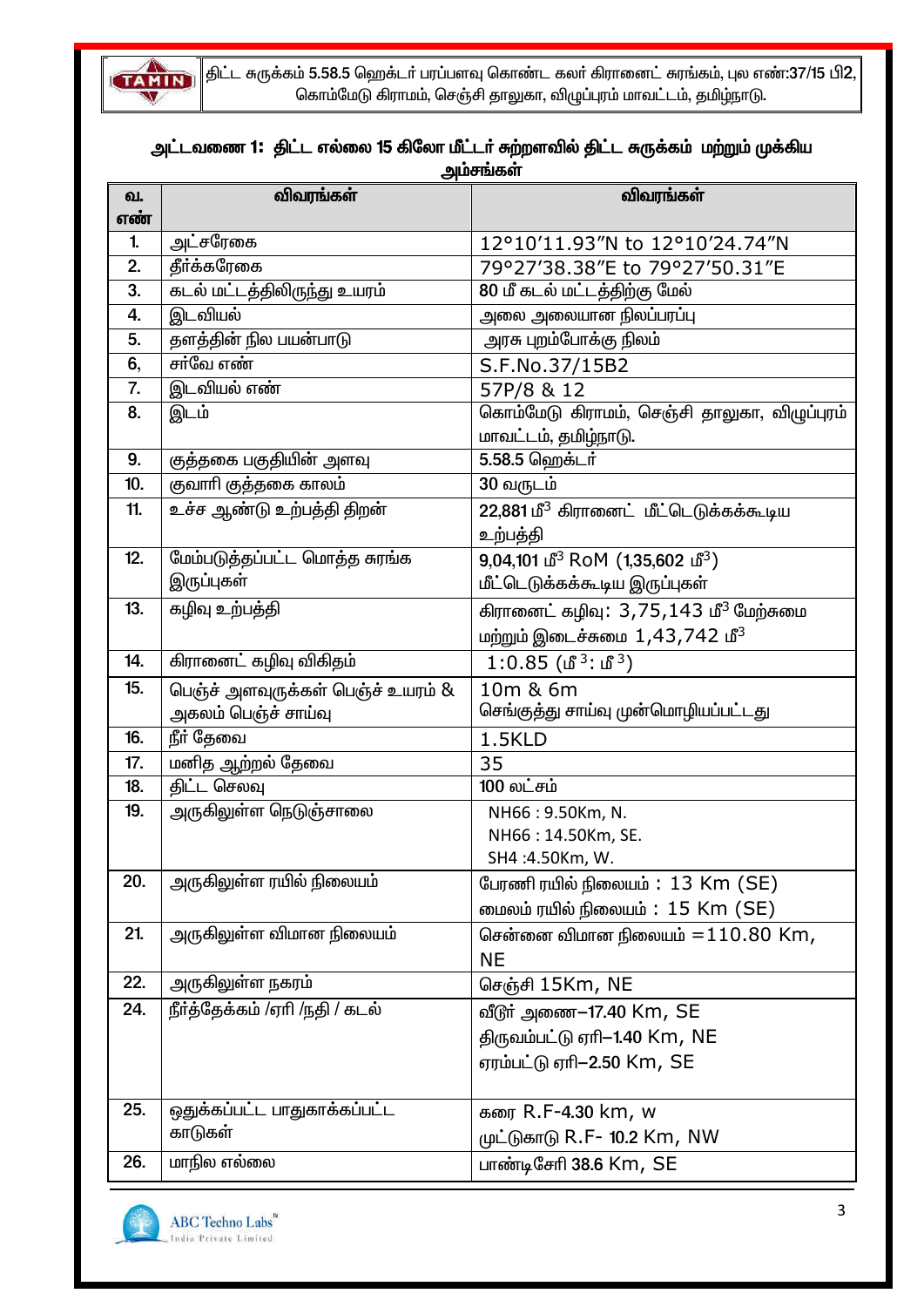

திட்ட சுருக்கம் 5.58.5 ஹெக்டா் பரப்பளவு கொண்ட கலா் கிரானைட் சுரங்கம், புல எண்:37/15 பி2, கொம்மேடு கிராமம், செஞ்சி தாலுகா, விழுப்புரம் மாவட்டம், தமிழ்நாடு.

| வ.  | விவரங்கள்                     | விவரங்கள்                           |
|-----|-------------------------------|-------------------------------------|
| எண் |                               |                                     |
| 27. | தேசிய பூங்காக்கள் / வனவிலங்கு | இல்லை (10 கிலோ மீட்டர் எல்லைக்குள்) |
|     | சரணாலயங்கள்                   |                                     |
| 28. | தொல்பொருள் முக்கிய இடங்கள்    | இல்லை (10 கிலோ மீட்டர் எல்லைக்குள்) |
| 29. | ராணுவ தளங்கள்                 | இல்லை (10 கிலோ மீட்டர் எல்லைக்குள்) |
| 30. | நில அதிா்வு மண்டலம்           | மண்டலம் – II (குறைந்த செயலில்)      |

#### $1.1$ சுற்றுச்சூழல் உணர்திறன் பகுதிகள்

திட்ட எல்லையில் இருந்து 10 கி. மீ தொலைவில் சுற்றுசூழல் ருதியாக உணர்திறன் வாய்ந்த பகுதிகள் எதுவும் அறிவிக்கப்படவில்லை. தமிழ்நாடு மாநிலம்/ பாண்டிசேரி எல்லையில் இருந்து சுமார் 38.6 கி. மீ தொலைவில் தென்கிழக்கு திசையில் செல்கிறது.

#### திட்ட இருப்பிடம்  $1.2$

தமிழ்நாடு கனிம நிறுவனத்தால் தற்போது உத்தேசிக்கப்பட்டுள்ள வண்ணம் (கலா்) கிரானைட் சுரங்கம் 5.58.5 ஹெக்டேர் பரப்பில் சர்வே எண்.37/15B2, கொம்மேடு கிராமம், செஞ்சி தாலுகா, விழுப்புரம் மாவட்டத்தில் அட்சரேகை 12°10'11.93"N முதல் 12°10'24.74"N மற்றும் தீர்க்கரேகை 79°27'38.38"E முதல் 79°27'50.31"E வரை அமைந்துள்ளது தள உயரம் கடல் மட்டத்திற்கு மேல் 80மீ ஆக உள்ளது.

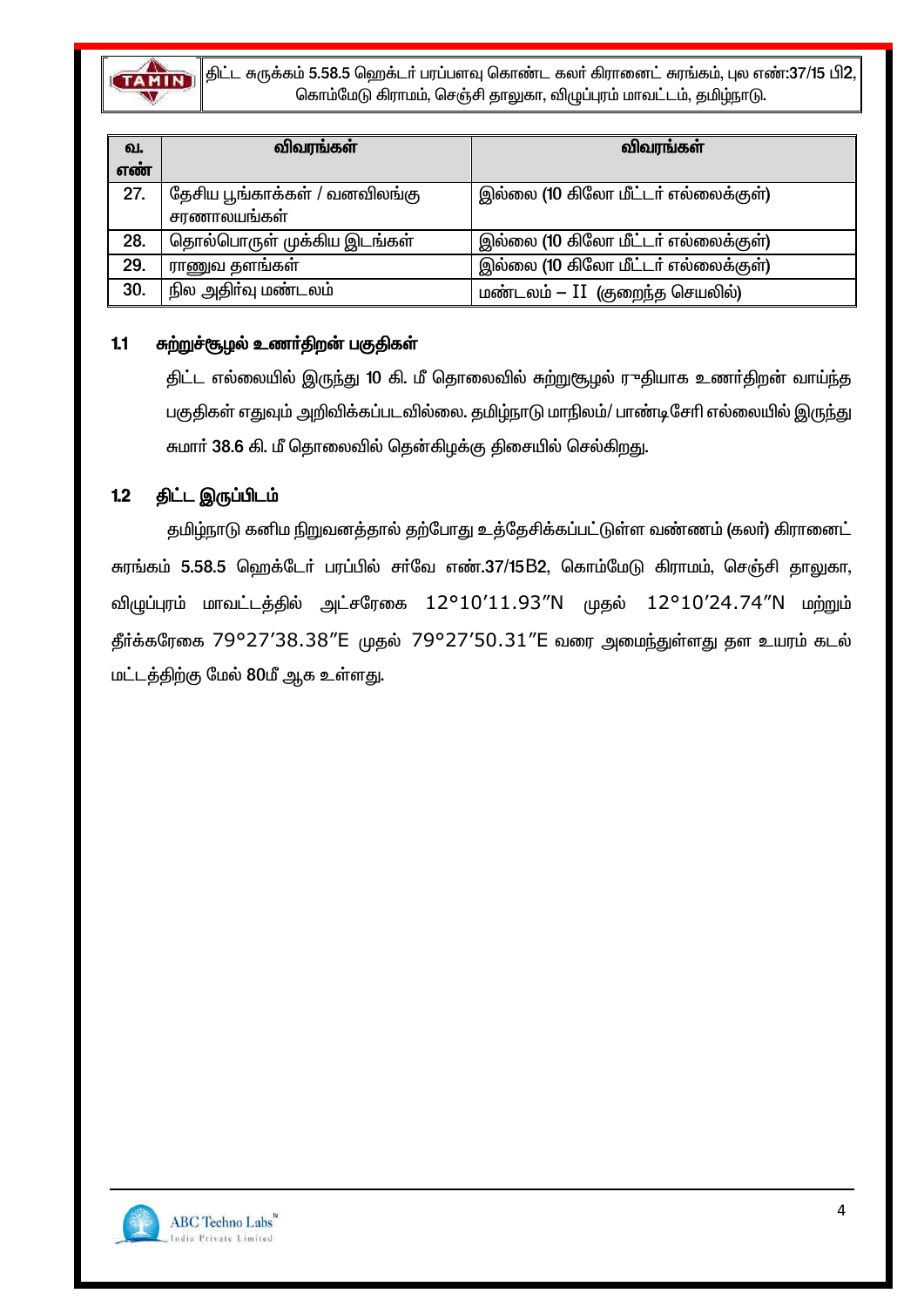**TAMIN** 

திட்ட சுருக்கம் 5.58.5 ஹெக்டர் பரப்பளவு கொண்ட கலர் கிரானைட் சுரங்கம், புல எண்:37/15 பி2, கொம்மேடு கிராமம், செஞ்சி தாலுகா, விழுப்புரம் மாவட்டம், தமிழ்நாடு.



சுரங்க குத்தகை பகுதியை காட்டும் கூகிள் வரைபடம்

#### திட்ட விளக்கம்  $\mathbf 2$

#### $2.1$ சுரங்க முறை

உலோகச் சுரங்க ஒழுங்குமுறை 1961, ஒழுங்குமுறை எண்106 விதிமுறைக்கு இணங்க சுரங்கப் பணி செய்யும் பகுதி மற்றும் பக்கங்களில் போதுமான அளவு உயரம் மற்றும் சாய்வும் இருக்க வேண்டும். பெஞ்ச் உயரம் 6 மீட்டருக்கு மிகாமல், உயரத்திற்கு குறையாத பென்ச் அகலத்தை பராமரிக்க வேண்டும்.

குத்தகைப் பகுதியின் எல்லைகளுக்குள் 7.5 மீட்டர் பாதுகாப்பு தூரமும், அருகிலுள்ள அரசாங்க நிலங்களுக்கு 10 மீட்டர் தூரமும் குத்தகை காலம் முழுவதும் கடைபிடிக்கப்பட்டு பராமரிக்கப்படும். எனவே சுரங்க பாதுகாப்புத்துறை இயக்குநரிடம் மேற்கண்ட ஒழுங்குமுறைகளின் விதிமுறைகளுக்கு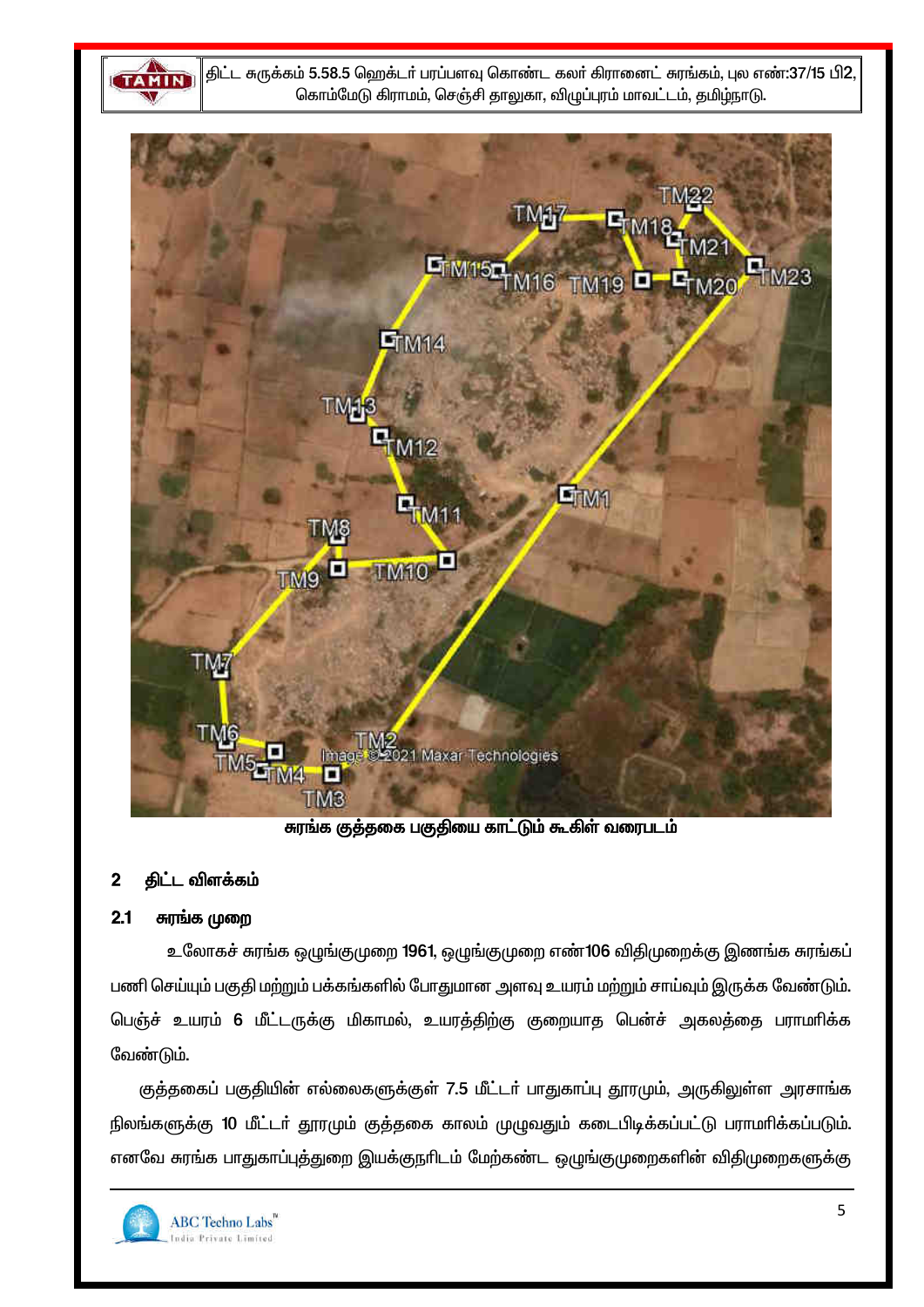

தளா்வு பெறப்படும். அதற்கான ஒழுங்குமுறை எண்.106(2) (அ) அனுமதி அளிக்கிறது. பெருங்கனிம சுரங்கத்திற்கும் இந்த கருப்பு கிரானைட் சுரங்கத்திற்கும் உற்பத்தி அமைப்பில் பெறும் மாறுபாடு உள்ளகு.

### கிரானைட் கற்கள் வெட்டி எடுக்கும் முறை :–

- 1) வைர கம்பி மூலம் கிரானைட் கற்களானது அதன் தாய் பாறைகளில் இருந்து எந்தவித சேதங்கள் மற்றும் விரிசல்கள் ஏற்படாமல் தேவையான அளவு வெட்டி எடுக்கப்படுகிறது.
- 2) வெட்டி எடுக்கப்பட்ட பெருங்கிரானைட் கற்துண்டங்களில் 15 முதல் 18 செ.மீ இடைவெளியில் 32 mm சுற்றளவில் 7 முதல் 8 bar வரை காற்றழுத்தம் கொடுக்கப்பட்டு பெருங்கிரானைட் கற்துண்டத்திலிருந்து நடுத்தரமான கற்துண்டங்கள் வெட்டி எடுக்கப்படும். இதற்கு இரண்டாம் முறை பிரிப்பு (Secondary splits) என்று பெயர். பிரிக்கப்பட்ட கிரானைட் பெரும் கற்துண்டங்களில் நீண்ட துளையிடப்பட்டு, அதிலிருந்து தேவையான கிரானைட் கற்களை பெற மிதமான வெடி பொருட்கள் பயன்படுத்தப்படுகிறது.
- 3) கிரானட் கற்துண்டங்கள் சமதளமாகவும் செங்குத்தாகவும் பிரிக்க, 32 மி.மீ அளவில் வரிசையாக துளைகளிடப்பட்டு அதில் மிதமான வெடிபொருட்களை நிரப்பி வெடிக்கச் செய்து பிரித்தெடுக்கப்படுகிறது.

#### $2.1.1$ சுரங்கத் திட்டம்-II காலத்திற்கான ஆண்டுவாரியான உற்பத்தி

2022–2023 முதல் வரையிலான சுரங்கத் திட்டம்–II காலத்திற்கான ஆண்டு வாரியான வளர்ச்சி, ஆண்டு வாரியான உற்பத்தி/மேம்பாடு திட்டம் மற்றும் பிரிவுகள் காட்டப்பட்டுள்ளது.

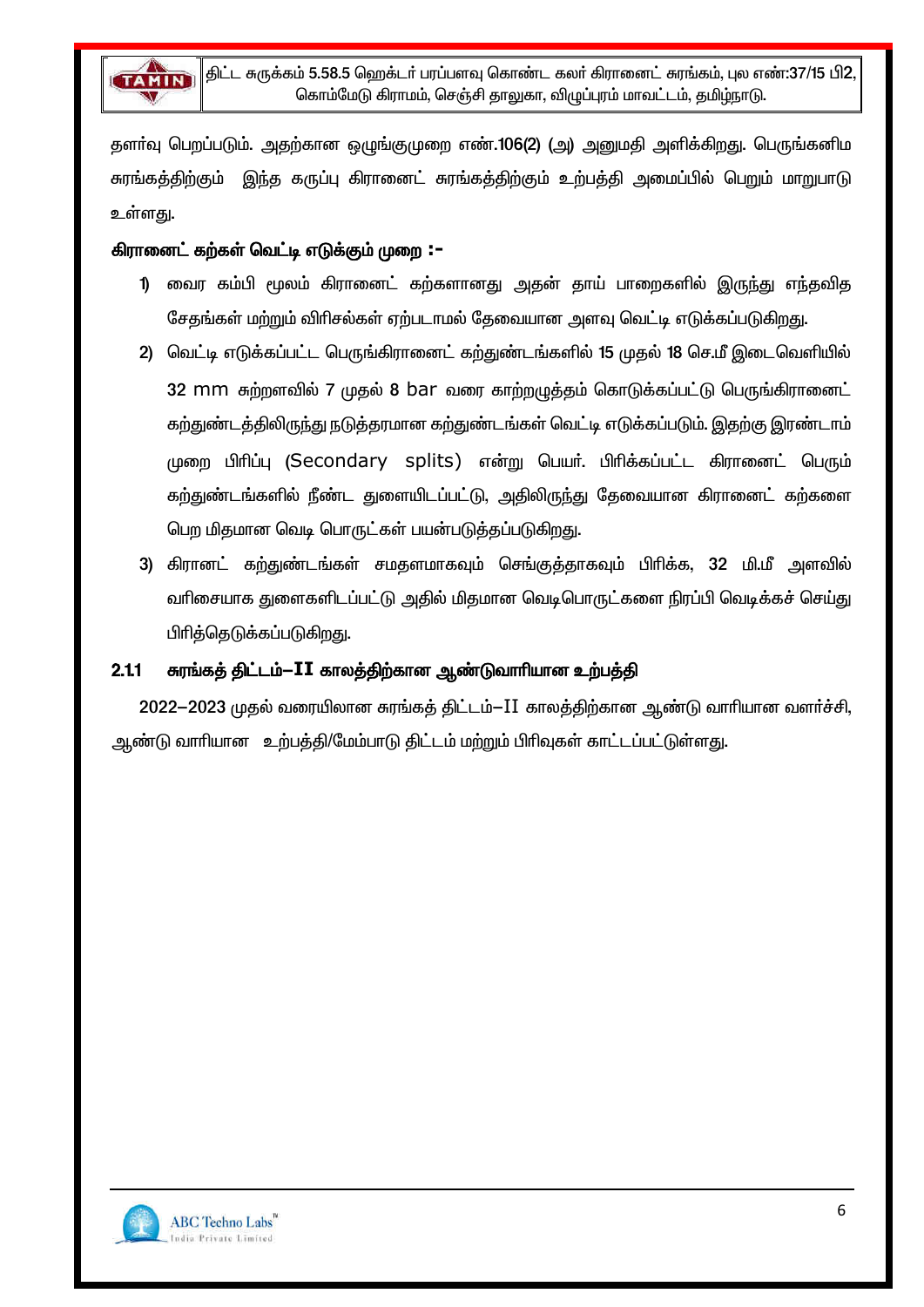

 $\Big|$ திட்ட சுருக்கம் 5.58.5 ஹெக்டா் பரப்பளவு கொண்ட கலா் கிரானைட் சுரங்கம், புல எண்:37/15 பி $2,$ கொம்மேடு கிராமம், செஞ்சி தாலுகா, விழுப்புரம் மாவட்டம், தமிழ்நாடு.

|           |          | மீட்பு $(a)$ | மொத்த கழிவு உருவக்கம் (மீ) |         |                                |         |
|-----------|----------|--------------|----------------------------|---------|--------------------------------|---------|
| ஆண்டு     | ரோம் (மி | 25%<br>மு)   | ஓ. பி                      | எஸ். பி | <b>கிரானைட்</b><br>நிராகரிப்பு | மொத்தம் |
| 2022-2023 | 13,723   | 3,431        |                            |         | 10,292                         | 10,292  |
| 2023-2024 | 13,728   | 3,432        |                            | --      | 10,296                         | 10,296  |
| 2024-2025 | 13,727   | 3,432        |                            | --      | 10,295                         | 10,295  |
| 2025-2026 | 13,728   | 3,432        |                            | --      | 10,296                         | 10,296  |
| 2026-2027 | 13,725   | 3,432        |                            | --      | 10,293                         | 10,293  |
| மொத்தம்   | 68,631   | 17,159       | இல்லை                      | இல்லை   | 51,472                         | 51,472  |

#### $\mathbf{A}$  $\mathbf{r} = \mathbf{r} \cdot \mathbf{r}$

- மொத்த உத்தேசிக்கப்பட்ட ஆர்.ஓ.எம். 68,631 கமீ
- மீட்டெடுக்ககூடிய இருப்புகள் @ 25% 17,159 கமீ
- கிரானைட் கழிவு @ 75% 51,472 கமீ
- மேல் மண்: இல்லை
- மொத்த கழிவுகள் : 51,472 கமீ
- கிரானைட் கழிவு விகிதம் 1:0.75

### அட்டவணை 3- 30.06.2021 அன்று புதுப்பிக்கப்பட்ட மைனபிள் இருப்புகள்

|                                 |        | சுராசரி அளவீடுகள் (மீ)                               |       |              | விற்பனை                          | கிரானைட்             |
|---------------------------------|--------|------------------------------------------------------|-------|--------------|----------------------------------|----------------------|
| பெஞ்ச்                          | நீளம்  | அகலம்                                                | ஆழம்  | ரோம் (மீீ)   | கையிருப்பு<br><b>@25%</b><br>(ഥീ | கழிவு @ 75<br>% (மீ) |
| பிரிவுகள் PQ-AB & CD            |        |                                                      |       |              |                                  |                      |
| I <sup>வது</sup> பெஞ்ச்         | 122.00 | $(62+70)/2$                                          | 10.00 | 81,740       |                                  |                      |
| $II^{\omega\omega}$ பெரு்ச்     | 110.00 | $(52+58)/2$                                          | 10.00 | 60,500       |                                  |                      |
| பெஞ்ச்<br>$\coprod$ வது         | 98.00  | $(40+46)/2$                                          | 10.00 | 42,140       |                                  |                      |
| பிரிவுகள் PQ-EF,GH & JK         |        |                                                      |       |              |                                  |                      |
| $I^{\text{aug}}$ பெரு்ச்        | 222.00 | $(89+136+107)/3$                                     | 10.00 | 2,45,687     |                                  |                      |
| $II^{\text{alg}}$ பெரு்ச்       | 210.00 | $(77+124+95)/3$                                      | 10.00 | 2,07,207     |                                  |                      |
| $III$ <sup>வது</sup> பெஞ்ச்     | 198.00 | $(65+112+83)/3$                                      | 10.00 | 1,71,607     |                                  |                      |
| மொத்த சுரங்க இருப்புகள்         |        |                                                      |       | 8,08,881     |                                  |                      |
| (-) 30.06.2021 வரை பணிபுரிந்தது |        |                                                      |       | $(-)$ 32,840 |                                  |                      |
|                                 |        | 30.06.2021 அன்று புதுப்பிக்கப்பட்ட சுரங்க இருப்புகள் |       | 7,76,041     | 1,94,010                         | 5,82,031             |

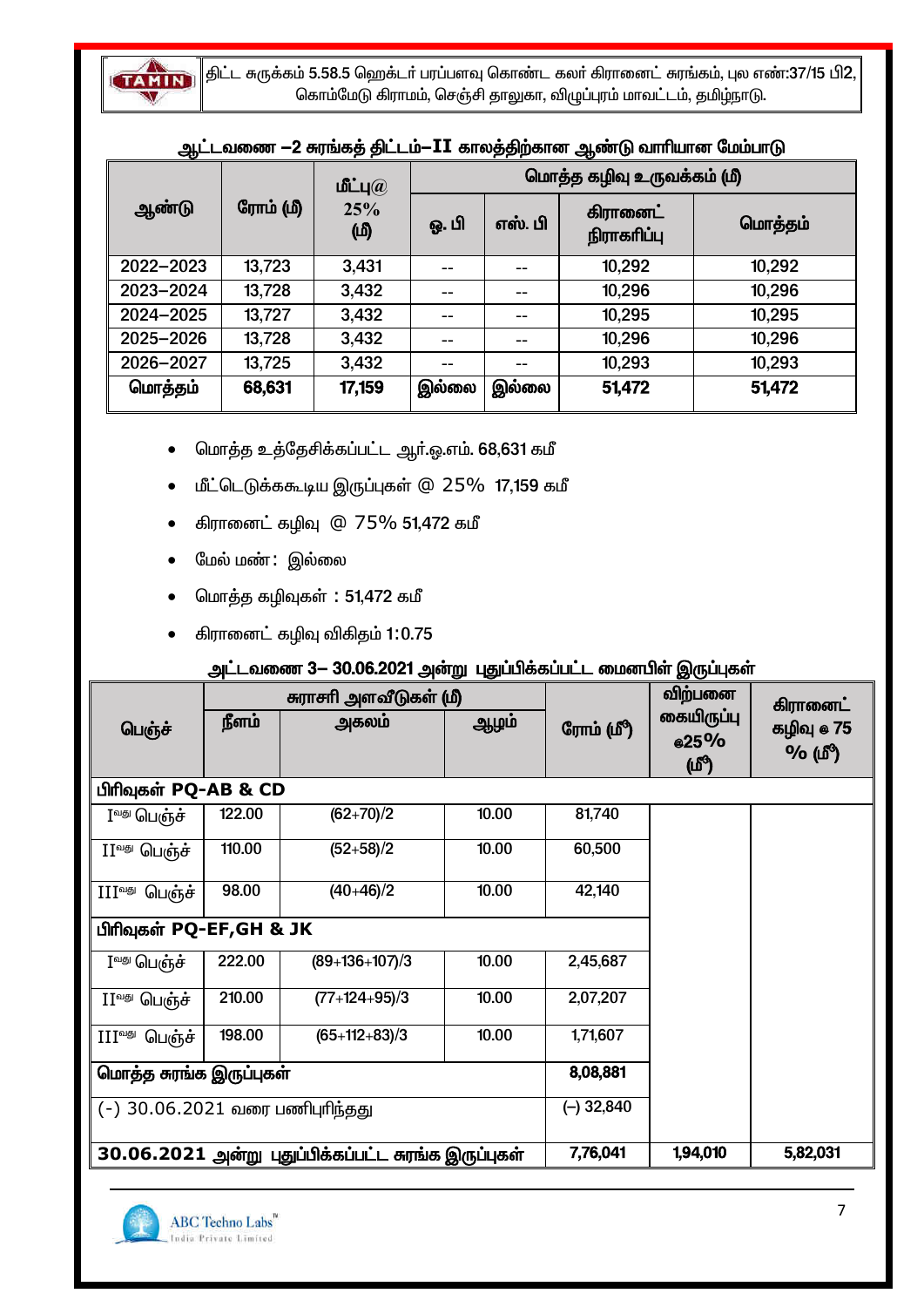

 $\parallel$ திட்ட சுருக்கம் 5.58.5 ஹெக்டா் பரப்பளவு கொண்ட கலா் கிரானைட் சுரங்கம், புல எண்:37/15 பி2, கொம்மேடு கிராமம், செஞ்சி தாலுகா, விழுப்புரம் மாவட்டம், தமிழ்நாடு.

### 2.1.2 ஆண்டு குழி வாரியான மேம்பாடு திட்டம்

சுரங்கம்— II திட்டத்திற்கான ஆண்டு வாரியான வளர்ச்சி பின்வருமாறு மற்றும் அட்டவணை

3 இல் காட்டப்பட்டுள்ளது.

|                                         | <u>2020.0000 - Calendar Control de Calendar de Calendar (n</u> . 2011-1912)<br>பரிமாணங்கள் (சராசரி) (மீ) |                   |                                         |       |                                         |        | மீட்பு $\widehat{a}$ | கிரானைட்   | ஓ. பி / |
|-----------------------------------------|----------------------------------------------------------------------------------------------------------|-------------------|-----------------------------------------|-------|-----------------------------------------|--------|----------------------|------------|---------|
| ஆண்டு                                   | பிரிவு                                                                                                   |                   |                                         |       |                                         | ரோம்   | 25%                  | கழிவு @ 75 | எஸ். பி |
|                                         |                                                                                                          | நீளம்             | அகலம்                                   |       | ஆழம்                                    | (மீ)   | மூ                   | % (ሆී)     | (மீ)    |
| $2022 -$                                | PQ&                                                                                                      |                   | வண்ணம் (கலர்) கிரானைட்                  |       |                                         | 1,663  | 416                  | 1,247      |         |
| 2023                                    | AB                                                                                                       |                   | முதல் பெஞ்ச்                            |       |                                         |        |                      |            |         |
|                                         |                                                                                                          | 21.00             | 17.40                                   |       | $(7.5+1.6) / 2$                         |        |                      |            |         |
|                                         |                                                                                                          |                   | இராண்டாம் பெஞ்ச்                        |       |                                         | 12,060 | 3,015                | 9,045      |         |
|                                         |                                                                                                          | 45.35             | 29.00                                   |       | $(10+10+7.5) / 3$                       |        |                      |            |         |
|                                         |                                                                                                          |                   |                                         |       | 2022-2023 ஆம் ஆண்டிற்கான மொத்த உற்பத்தி | 13,723 | 3,431                | 10,292     |         |
| $2023 -$                                | RS&                                                                                                      |                   | வண்ணம் (கலர்) கிரானைட்                  |       |                                         |        |                      |            |         |
| 2024                                    | CD                                                                                                       |                   | முதல் பெஞ்ச்                            |       |                                         |        |                      |            |         |
|                                         |                                                                                                          | $(11.4 + 44.4)/2$ |                                         | 6.00  | 6.50                                    | 1,088  | 272                  | 816        |         |
|                                         |                                                                                                          |                   | இராண்டாம் பெஞ்ச்                        |       |                                         |        |                      |            |         |
|                                         |                                                                                                          | 40.00             |                                         | 31.60 | 10.00                                   |        |                      |            |         |
|                                         |                                                                                                          |                   |                                         |       |                                         | 12,640 | 3,160                | 9,480      |         |
|                                         |                                                                                                          |                   | 2023-2024 ஆம் ஆண்டிற்கான மொத்த உற்பத்தி |       |                                         | 13,728 | 3,432                | 10,296     |         |
| $2024 -$                                | <b>RS &amp;</b>                                                                                          |                   | வண்ணம் (கலா்) கிரானைட்                  |       |                                         |        |                      |            |         |
| 2025                                    | EF                                                                                                       |                   | முதல் பெஞ்ச்                            |       |                                         |        |                      |            |         |
|                                         |                                                                                                          | 16.60             |                                         | 24.40 | 3.00                                    | 1,215  | 304                  | 911        |         |
|                                         |                                                                                                          |                   | இராண்டாம் பெஞ்ச்                        |       |                                         | 12,512 | 3,128                | 9,384      |         |
|                                         |                                                                                                          | 34.00             |                                         | 46.00 | 8.00                                    |        |                      |            |         |
|                                         |                                                                                                          |                   | 2024-2025 ஆம் ஆண்டிற்கான மொத்த உற்பத்தி |       |                                         | 13,727 | 3,432                | 10,295     |         |
| 2025-                                   | PQ &                                                                                                     |                   | வண்ணம் (கலா்) கிரானைட்                  |       |                                         |        |                      |            |         |
| 2026                                    | GH                                                                                                       |                   | முதல் பெஞ்ச்                            |       |                                         |        |                      |            |         |
|                                         |                                                                                                          | 8.25              |                                         |       | $43.40$ $(3.3+6.3+8.1+7)/4$             | 2,213  | 553                  | 1,660      |         |
|                                         |                                                                                                          |                   | இராண்டாம் பெஞ்ச்                        |       |                                         |        |                      |            |         |
|                                         |                                                                                                          | 46.40             |                                         | 44.00 | 5.64                                    | 11,515 | 2,879                | 8,636      |         |
| 2025-2026 ஆம் ஆண்டிற்கான மொத்த உற்பத்தி |                                                                                                          |                   |                                         |       |                                         | 13,728 | 3,432                | 10,296     |         |
| 2026-                                   | RS&                                                                                                      |                   | வண்ணம் (கலர்) கிரானைட்                  |       |                                         |        |                      |            |         |
| 2027                                    | JK                                                                                                       |                   | முதல் பெஞ்ச்                            |       |                                         |        |                      |            |         |
|                                         |                                                                                                          | 17.20             |                                         | 24.00 | 3.70                                    | 1,527  | 382                  | 1,145      |         |
|                                         |                                                                                                          |                   | இராண்டாம் பெஞ்ச்                        |       |                                         |        |                      |            |         |
|                                         |                                                                                                          | 42.80             |                                         | 28.50 | 10.00                                   | 12,198 | 3,050                | 9,148      |         |
|                                         | 2026-2027 ஆம் ஆண்டிற்கான மொத்த உற்பத்தி                                                                  |                   |                                         |       |                                         | 13,725 | 3,432                | 10,293     |         |

### m்ட்டவணை 3 அண்டு குமி வாரியான மேம்பாடு கிட்டம்

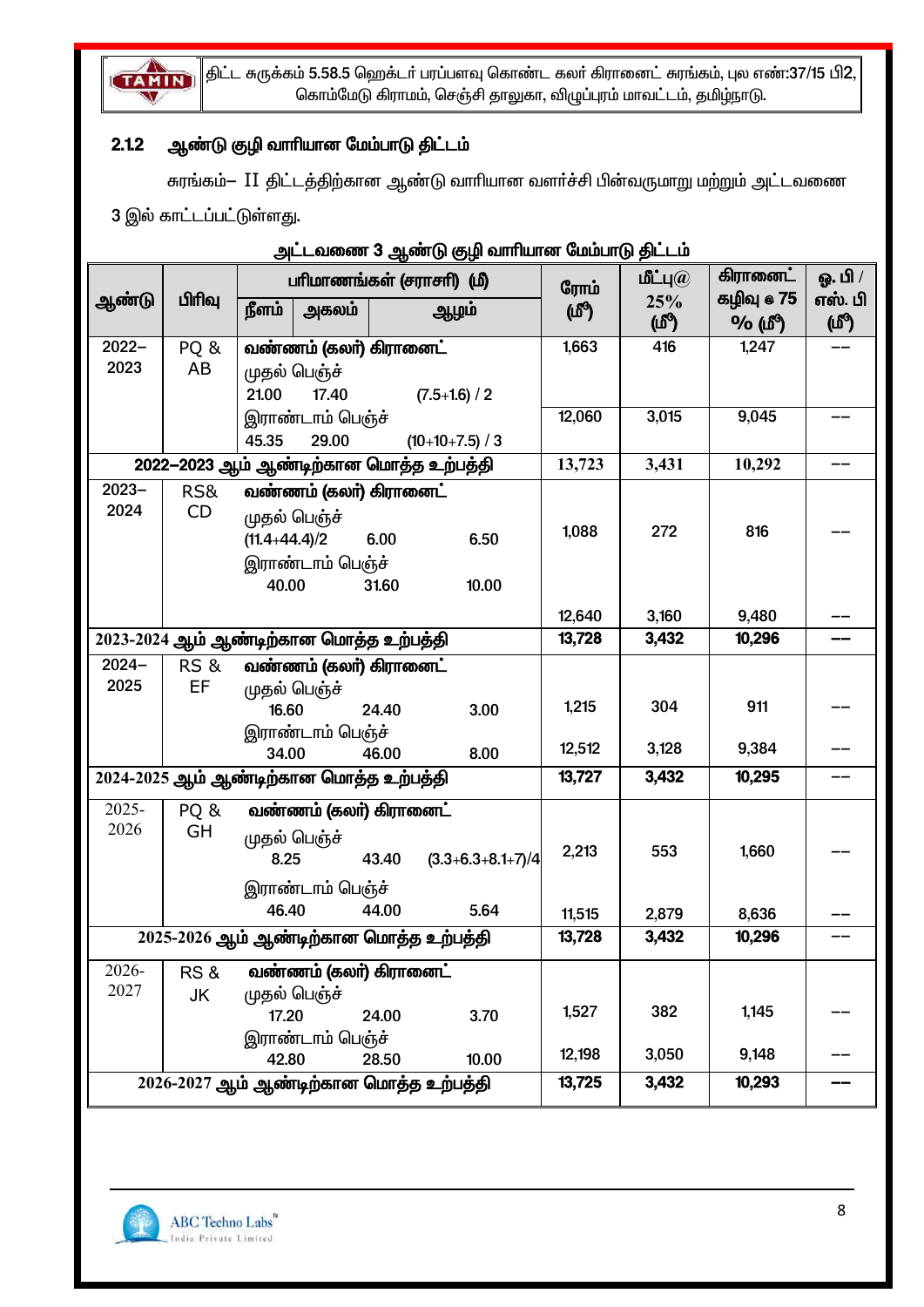

 $|$ திட்ட சுருக்கம் 5.58.5 ஹெக்டா் பரப்பளவு கொண்ட கலா் கிரானைட் சுரங்கம், புல எண்:37/15 பி $2,$ கொம்மேடு கிராமம், செஞ்சி தாலுகா, விழுப்புரம் மாவட்டம், தமிழ்நாடு.

| அட்டவணை 4: சுரங்கம்— II திட்டத்திற்கான ஆழம் மற்றும் வாஞ்சுவான வங்ரங்கள் |           |                             |         |                   |            |         |               |  |
|-------------------------------------------------------------------------|-----------|-----------------------------|---------|-------------------|------------|---------|---------------|--|
|                                                                         | பிரிவு    | R.L முன்மொழியப்பட்டது<br>மு |         | பெஞ்சுக<br>ளின்   |            |         |               |  |
| ஆண்டு                                                                   |           |                             | தற்போது | முன்மொழியப்பட்டது | மீதமுள்ளவை | மொத்தம் | எண்ணி<br>க்கை |  |
| $2022 -$                                                                | PQ-       | 119.765 முதல் 116.045       |         | 13.72             | 16.28      | 30      | 2எண்க         |  |
| 2023                                                                    | AB        | வரை                         |         |                   |            |         | ள்            |  |
| $2023 -$                                                                | RS-       | 112.545 முதல் 96.045        |         | 16.50             | 13.50      | 30      | 2எண்க         |  |
| 2024                                                                    | CD        | வரை                         |         |                   |            |         | ள்            |  |
| $2024 -$                                                                | RS-EF     | 111.401 முதல் 100.401       |         | 11.00             | 19.00      | 30      | 2எண்க         |  |
| 2025                                                                    |           | வரை                         |         |                   |            |         | ள்            |  |
| $2025 -$                                                                | PQ-       | 112.221 முதல் 100.401       | 1.00    | 11.82             | 17.18      | 30      | 2எண்க         |  |
| 2026                                                                    | <b>GH</b> | வரை                         |         |                   |            |         | ள்            |  |
| $2026 -$                                                                | RS-       | 109.745 முதல் 96.045        |         | 13.70             | 16.30      | 30      | 2எண்க         |  |
| 2027                                                                    | JK        | வரை                         |         |                   |            |         | ள்            |  |

### $m = \sum_{i=1}^{n} \sum_{i=1}^{n} \hat{r}_i$

### 2.2 திட்ட தேவைகள்

### 2.2.1 நில தேவை

கலர் கிரானைட் சுரங்கத்தின் மொத்த பரப்பளவு 5.58.5 ஹெக்டேர் ஆகும், சர்வே எண்.37/15பி2, கொம்மேடு கிராமம், செஞ்சி தாலுகா, விழுப்புரம் மாவட்டத்தில் அமைந்துள்ளது. குவாரி நிலம் அரசு புறம்போக்கு நிலம் என வகைப்படுத்தப்பட்டு தமிழ்நாடு கனிம நிறுவனத்திற்கு குத்தகை வழங்கபட்டுள்ளது.

|                         | ັ               |                      |                 |
|-------------------------|-----------------|----------------------|-----------------|
| நில உபயோகம்             | தற்போதைய        | குவாரி பயன்பாட்டில்  | குவாரியின்      |
|                         | பகுதி (ஹெக்டர்) | உள்ள பகுதி (ஹெக்டர்) | ஆயுள் (ஹெக்டர்) |
| குவாாிக்கு தேவையானபகுதி | 0.65.0          | 0.60.0               | 3.44.0          |
| கழிவுக் கற்கள் கழிவுகள் | 0.40.0          | 0.45.0               | 1.99.0 (0.82.0  |
| கொட்டும் இடம்           |                 |                      | ஹெக்டர் காடு    |
|                         |                 |                      | வளர்ப்பு உட்பட) |
| உள்கட்டமைப்பு           | 0.00.5          |                      | 0.00.5          |
| சாலைகள்                 | 0.15.0          |                      | 0.15.0          |
| பசுமை வளைவு             | 0.01.0          | 0.01.0               |                 |
| பயன்படுத்தப்படாத பகுதி  | 4.37.0          | 3.24.0               |                 |
| மொத்தம்                 | 5.58.5          | 4.37.0               | 5.58.5          |

### ுப<sup>்</sup>டவணை 5-நில பயன்பாட்டுமுறை

### 2.2.2 மனிதவள மற்றும் பாதுகாப்பு தேவை

உலோகச் சுரங்க ஒழுங்குமுறை 1961 ஆண்டில் பிறப்பிக்கப்பட்டுள்ள ஒழுங்குமுறையின்படி மத்திய சுரங்க பாதுகாப்பு துறையில் சான்றிதழ் பெற்ற சுரங்க மேலாளர்கள் மற்றும் மேற்பார்வையாளர்கள் பாதுகாப்பில் சுரங்க பணியை மேற்கொள்ள பணியமர்த்தப்படுகிறார்கள்.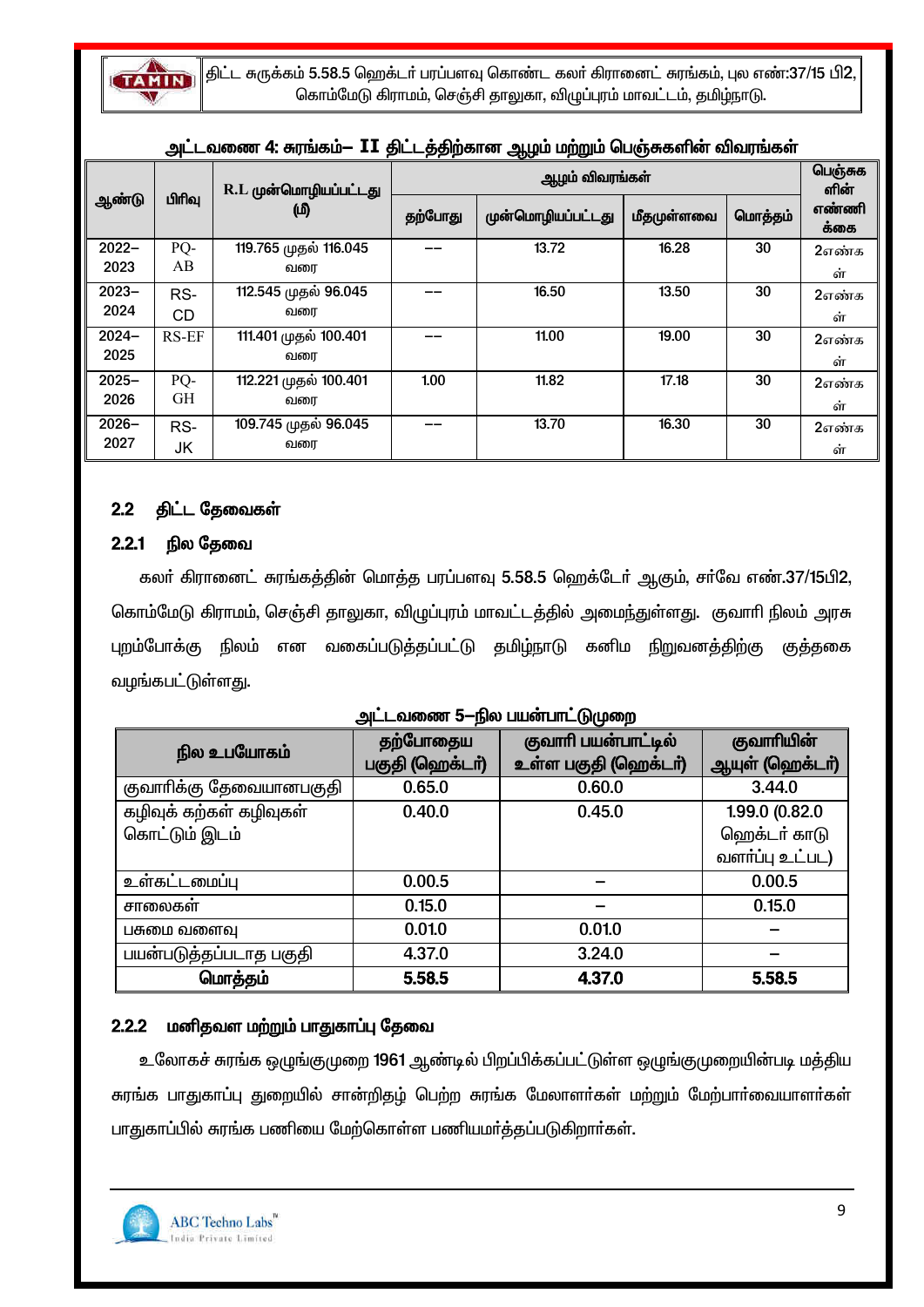

திட்ட சுருக்கம் 5.58.5 ஹெக்டா் பரப்பளவு கொண்ட கலா் கிரானைட் சுரங்கம், புல எண்:37/15 பி2, கொம்மேடு கிராமம், செஞ்சி தாலுகா, விழுப்புரம் மாவட்டம், தமிழ்நாடு.

| வ. எண் | விளக்கம்                  | நபா்களின் எண்ணிக்கை |
|--------|---------------------------|---------------------|
|        | மேலாளா்(சுரங்கம்)         |                     |
| 2.     | சுரங்க முன்னவா்           |                     |
| 3.     | ஆபரேட்டர்கள் & டிரைவர்கள் |                     |
| 4.     | தொழிலாளர்கள்              | 26                  |
|        | மொத்தம்                   | 35                  |

### அட்டவணை 5— மனிதவள கேவை

### 2.2.3 நீர்த்தேவை

சுரங்கத் திட்டத்திற்கான மொத்த நீா் தேவை நாளொன்றுக்கு 1.5 கிலோ லிட்டா் ஆகும். சுரங்கத்திற்கு தேவையான மொத்த நீா் டேங்கா் மூலமாக பூா்த்தி செய்யப்படும். நீரானது சுரங்க தேவைக்கும், சாலை தூசிகளை கட்டுப்படுத்துவதற்கும் பசுமை வளையம் அமைப்பதற்கும் உபயோகிக்கப்படும்.

| அட்டவணை 6—நீா்த்தேவை |  |  |
|----------------------|--|--|
|                      |  |  |

| வ.ண் | விளக்கம்                   | அளவு (கிலோ லிட்டா் நாளொன்றுக்கு) |
|------|----------------------------|----------------------------------|
|      | சுயதேவை                    | 0.5                              |
|      | வைர கம்பி அறுவை தேவைக்கு   | 0.3                              |
| 3    | சாலை தூசிகளை கட்டுப்படுத்த | 0.3                              |
| 4    | பசுமை வளையம் / தோட்டம்     | 0.4                              |
|      | மொத்தம்                    | <b>1.5 KLD</b>                   |

### 2.2.4 திடக் கழிவு உற்பத்தி மற்றும் மேலாண்மை

மொத்த திடக் கழிவு உற்பத்தி ஒரு நாளைக்கு 12 கிலோ ஆகும். ஒரு நாளைக்கு 8.4 கிலோ எடையுள்ள மக்கும் கழிவுகள் உள்ளூர் நகராட்சிக்கு அகற்றப்படும் மற்றும் சுமார் 4.8 கிலோ மக்காத குப்பை மாசு கட்டுப்பாட்டு வாரியத்தின் அங்கீகரிக்கப்பட்ட விற்பனையளார்களுக்கு அனுப்பப்படும்.

#### திட்டத்திற்கான மொத்த முதலீடு  $2.3$

திட்டத்திற்கான மொத்த முதலீடு (மூலதனம்) 99.97 லட்சம் ஆகும். திட்டத்தில் முதலீடு அட்டவணை— 7 இதில் கொடுக்கப்பட்டுள்ளது.

| வ.எண்               | செலவு விவரம்           | கட்டணம் ரூபாய்<br>இலட்சத்தில் |
|---------------------|------------------------|-------------------------------|
|                     | l. நிலையான சொத்து விலை |                               |
|                     | விலை (குத்தகை நிலம்)   | அரசு புறம்போக்கு நிலம்        |
|                     | தொழிலாளர் கொட்டகை      | 50,000                        |
|                     | சுகாதார வசதிகள்        | 50,000                        |
|                     | வேலி செலவு             | 1,25,000                      |
|                     | கூட்டுத் தொகை          | 2,25,000                      |
| II . மாறுபடும் விலை |                        |                               |
|                     | செயல்பாட்டு செலவு      |                               |

|  | அட்டவணை 7—திட்டத்திற்கான மொத்த முதலீடு |  |
|--|----------------------------------------|--|
|  |                                        |  |

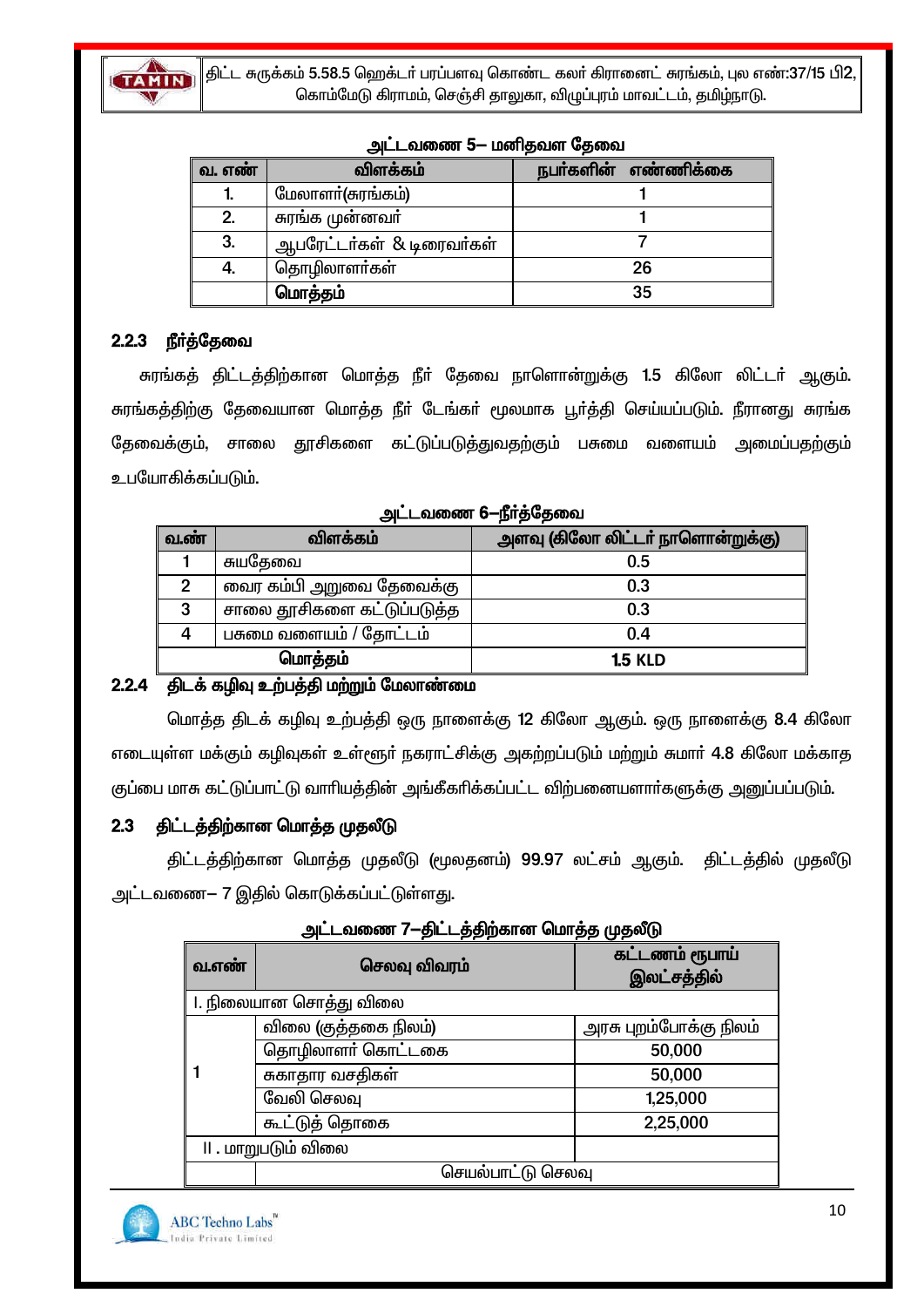

திட்ட சுருக்கம் 5.58.5 ஹெக்டர் பரப்பளவு கொண்ட கலர் கிரானைட் சுரங்கம், புல எண்:37/15 பி2, கொம்மேடு கிராமம், செஞ்சி தாலுகா, விமுப்புரம் மாவட்டம், தமிழ்நாடு.

| வ.எண்   | செலவு விவரம்                   | கட்டணம் ரூபாய்<br>இலட்சத்தில் |
|---------|--------------------------------|-------------------------------|
|         | இயந்திரங்கள்                   | 95,67,000                     |
|         | கூட்டுத் தொகை                  | 95,67,000                     |
| 2       | சுற்றுச்சூழல் மேலாண்மை திட்டம் |                               |
|         | மரம் வளா்ப்பு                  | 30,000                        |
|         | நீா் தெளித்தல்                 | 50,000                        |
|         | நீா் தர சோதனை                  | 25,000                        |
|         | காற்று தர சோதனை                | 25,000                        |
|         | சப்தம் அதிா்வு சோதனை           | 25,000                        |
|         | கூட்டுத் தொகை                  | 1,55,000                      |
| 3       | நிர்வாக சமூக பொறுப்புகள்       | 50,000                        |
| மொத்தம் |                                | 99,97,000/-                   |
|         |                                | =ரூபாய் 1 கோடி                |

#### அடிப்படை சுற்றுசூழல் கூராய்வு 3

#### $3.1$ வானியல் சூழல்

நுண்ணிய வானிலை நிலமைகளான காற்றின் வேகம், காற்றின் திசை மற்றும் வெப்பநிலை (மணிக்கு) ஆகியவை ஆய்வு காலத்தின் பொழுது திட்டத்தின் தளத்தில் பதிவு செய்யப்பட்டது. சுரங்கத்திற்கு அருகில் உள்ள வானியல் ஆராய்ச்சி மையமானது சேலத்தில் அமைந்துள்ளது. சுரங்கத்தின் காற்றின் திசையானது ஆண்டிற்கு பெரும்பான்மையாக ஜுலை 2021, ஆகஸ்ட், செப்டம்பர் 2021 மாதங்களில் தென்கிழக்கு திசையிலிருந்து வீசுகிறது.

ஆய்வுக் காலத்தில் (ஜுலை 2021–செப்டம்பர் 2021) அதிகபட்ச வெப்பநிலை 35<sup>0</sup> செல்சியஸ் குறைந்தபட்ச வெப்பநிலை 25<sup>0</sup>செல்சியஸ் ஆகும். ஈரப்பதம் 42% முதல் 92% ஆகும். ஆய்வு காலத்தில் சராசரி காற்றின் வேகம் வினாடிக்கு 4.77 மீட்டர் மேலோங்கிய காற்று தென்கிழக்கு திசையிலிருந்து வீசுகிறது.

#### $3.2$ சுற்றுச்சூழல் காற்றின் தரம்

சுற்றுக்குழுல் காற்றின் தரம் ஆய்வகம் பகுதியில் 2009 ஆம் ஆண்டின் சுற்றுப்புற காற்றின்தர நிலைகளின்படி 12 அளவுகளுக்கு 6 இடங்களில் சுற்றுச்சூழல் காற்றின் தரம் கண்காணிக்கப்பட்டது.  $PM_{10}$ ,  $PM_{2.5}$ ,SO<sub>2</sub>, NO<sub>2</sub>,CO,P<sub>b</sub>,O<sub>3</sub>,NH<sub>3</sub>, C<sub>6</sub>H<sub>6</sub>,C<sub>20</sub>H<sub>12</sub>, As, Ni அனைத்து கண்காணிப்பு இடங்களில் PM<sub>10</sub> (38 to 61 µg/m<sup>3</sup>), PM<sub>2.5</sub> (18 to 25.63 µg/m<sup>3</sup>), SO<sub>2</sub>(5.2 µg/m<sup>3</sup> to 9.74 μg/m<sup>3</sup>), NO<sub>2</sub>, (11.6 - 19.3 μg/m<sup>3</sup>), CO(BDL<0.1 mg/m<sup>3</sup>) ஆகியவற்றின் அதிகபட்ச பிரிவுகள் தேசிய சுற்றுப்புற காற்றில் தரனிலைகளை எல்லைக்குள் வரும். இதன் சராசரி அடிப்படை நிலைகள் ஆய்வு பகுதிக்குள் காணப்பட்டது.

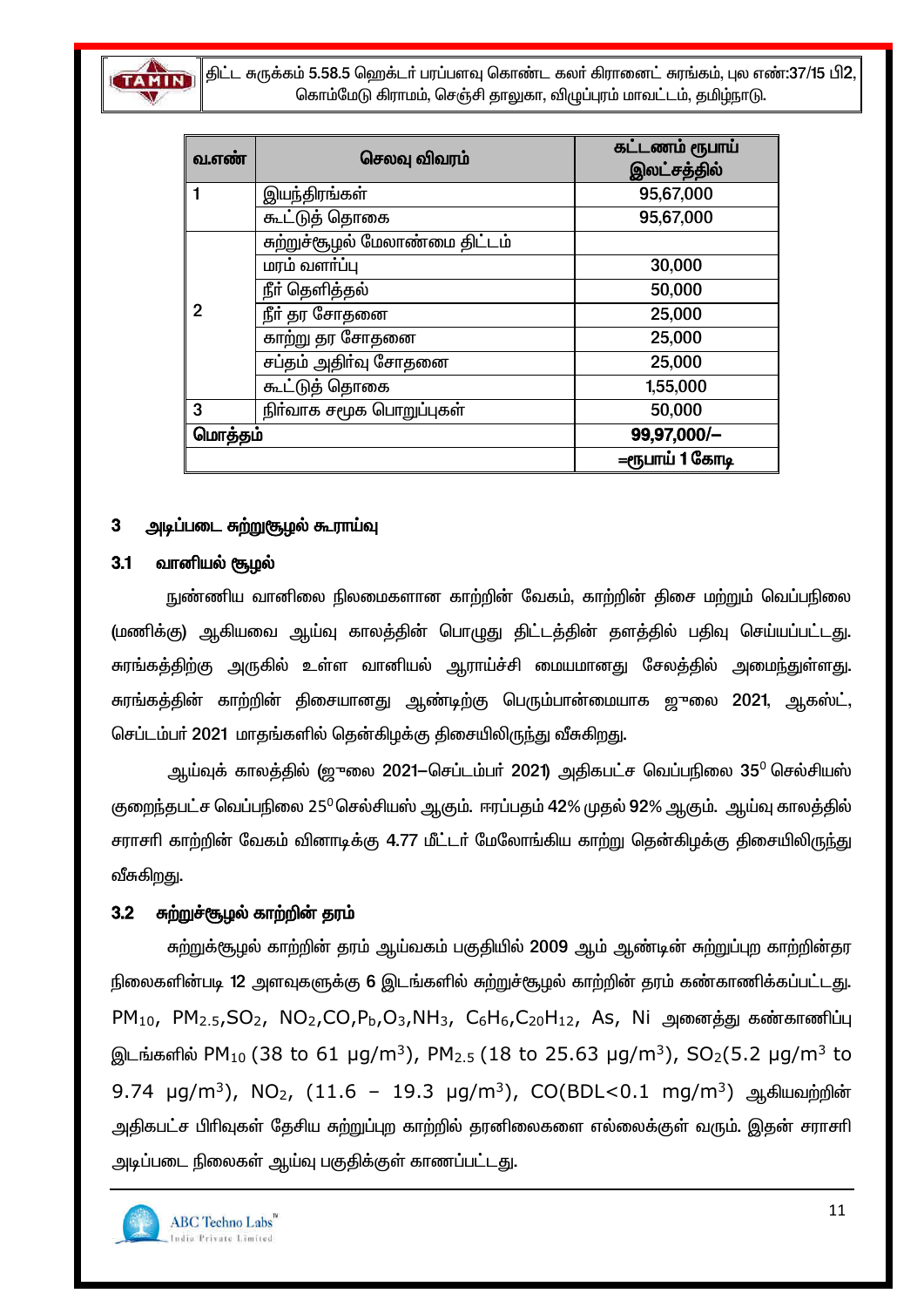

திட்ட சுருக்கம் 5.58.5 ஹெக்டர் பரப்பளவு கொண்ட கலர் கிரானைட் சுரங்கம், புல எண்:37/15 பி2, கொம்மேடு கிராமம், செஞ்சி தாலுகா, விமுப்புரம் மாவட்டம், தமிழ்நாடு.

மற்ற அளவுருக்கள் அளவீட்டு வரம்புக்குள் இருந்தன. அனைத்து அளவுகளும் ஆய்வு காலக்கில் அனைக்து கண்காணிப்பு இடங்களிலும் தேசிய சுற்றுப்புற காற்று தர நிர்ணயங்களுக்குள் உள்ளன.

#### $3.3$ ஒலி கண்காணிப்பு

ஆய்வு காலத்தில் திட்டத்தில் தளத்தில் 10 கிலோ மீட்டர் சுற்றளவில் உள்ள ஆறு இடங்களில் துல்லியமான இரைச்சலை Precision noise மீட்டரை பயன்படுத்தி சுற்றுச்சூழல் ஒலி அளவுகள் கண்காணிக்கப்பட்டது.

- கரங்க பகுதி மற்றும் தொழிற்சாலைகளின் பகல்பொழுது இரைச்சல் அளவுகள் 43.6 dB(A) மற்றும் 38.9 dB(A) இரவு நேரங்களில், இது மத்திய மாசு கட்டுப்பாட்டு வாரியத்ததால் வரையறுக்கப்பட்ட வரம்பிற்குள் உள்ளது. (55dB(A) பகல் நேரம் மற்றும் 45dB(A) இரவு நேரம்).
- குடியிருப்பு பகுதிகளில் பகல்பொழுது 47.1dB(A) 53.1 dB(A) மற்றும் இரவு நேர இரைச்சல் அளவுகள் 40.4 dB(A) முதல் 44.2 dB(A) வேறுபடுகின்றன. இவை மக்திய மாசு கட்டுப்பாட்டு வாரியத்ததால் பரிந்துரைக்கப்பட்ட வரம்பிற்குள் உள்ளது.
- ஆய்வுக் காலத்தில் மேற்கொள்ளப்பட்ட ஆய்வில் தொழில் துறை வா்த்தக மற்றும் குடியிருப்பு பகுதிகளில் உள்ள சுற்றுப்புற ஒலி அளவுகள் மத்திய மாசுக் கட்டுபபாட்டு வாரியத்தின் பரிந்துரைக்கப்பட்ட வரம்பிற்குள் உள்ளது. (55dB(A) பகல் நேரம் மற்றும் 45dB(A) இரவு நேரம்).

#### $3.4$ நீர் கரம்

மேற் பரப்பு நீருக்கான 1 இடங்களிலும், நிலத்தடி நீருக்கான 6 இடங்களிலும் நீா் தர நிலை மதிப்பீடு செய்யப்பட்டது.

மேற்பரப்பு நீர் தரம் – நீர் மாதிரி முடிவுகள் மேற்பரப்பு நீர் தரங்களுடன் IS 2296: 1992 ஒப்பிடப்படுகின்றன. ஆய்வுப் பகுதிகள் மேற்பரப்பு நீரின் தன்மை pH 7.88, மொத்த கரைந்த திடப் பொருள்கள் 237 மி.கி/லி. மொத்த கடினத்தன்மை 106.6 மி.கி.லி, உயிரிய ஆக்ஸிஜன் தேவை <2 மி.கி/லி இருக்கும். வேதியியல் ஆகிஸிஜன் தேவை 17.3 மி.கி/லி, கரைந்த ஆக்ஸிஜன் 5.46 மி.கி./லி வரையிலும் உள்ளது. கன உலோகங்களின் செறிவு கண்டறியக்கூடிய வரம்புகளுக்குள்ளும், IS 2296: 1992 இன் எல்லைக்குள்ளும் உள்ளது.

### நிலத்தடி நீர் தரம் —

≽ நீர் மாதிரி முடிவுகள் IS 10500 : 2012 தரத்துடன் ஒப்பிடப்படுகின்றன. pH 7.23 முதல் 7.91 வரை, மொத்த கரைந்த திடப்பொருட்கள் 376 முதல் 516 மி.கி./லி வரை உள்ளது என்று முடிவுகள்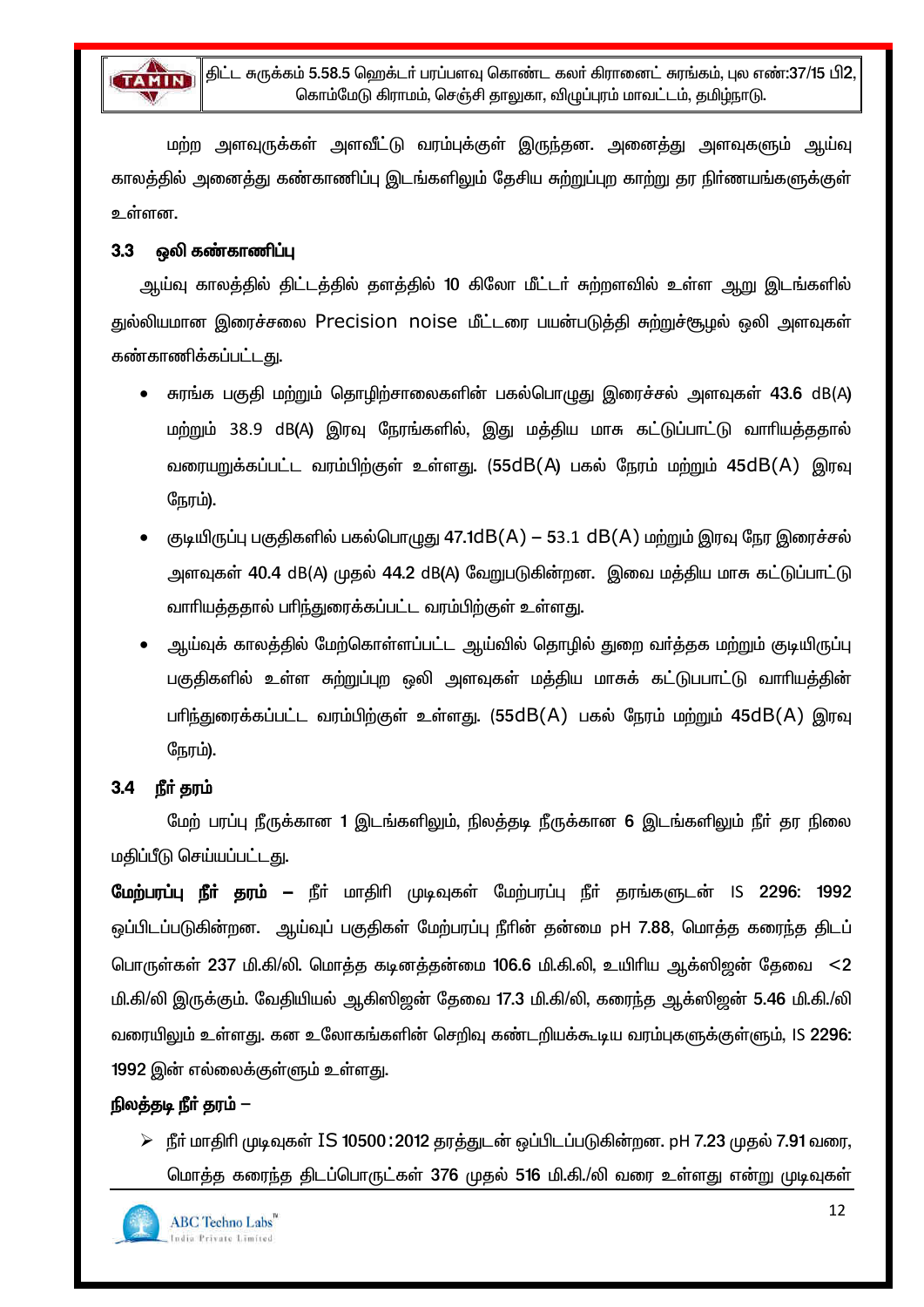

குறிப்பிடுகின்றன. நிலத்தடி நீர் மாதிரிகளில் மொத்த காரத்தன்மை 110 மி.கி./லி முதல் 248 மி.கி./லி வரை உள்ளது.

- $\triangleright$  சல்பேட் 21 மி.கி./லி 60 மி.கி./லி வரை உள்ளது. மொத்த கடினத்தன்மை 152 மி.கி./லி 292 <u>மி.கி./லி வரை உள்ளது.</u>
- கால்சியம் காா்பனேட் மெக்னுசியம் மற்றும் குளோரைடு ஆகியவை அனுமதிக்கபட்ட வரம்புகளுக்குள் உள்ளன.
- ஆய்வு பகுதி மாதிரிகள் உள்ள பெரும்பாலான கன உலோகங்களின் செறிவுகள் கண்டறிதல்  $\blacktriangleright$ வரம்புகளுக்குக் கீழே உள்ளன மற்றும் அனைத்தும் வரம்புகளுக்குள் உள்ளன.

#### $3.5$ மண்ணின் தரம்

ஆய்வு பகுதிக்குள் ஆறு இடங்களில் மண் மாதிரி மேற்கொள்ளப்பட்டன. மண்ணின் pH 7.48 முதுல் 8.23 வரை உள்ளது. இது மிதமான மற்றும் சிறந்த தாவர வளர்ச்சி பண்புகளை குறிக்கிறது. ஆய்வுப்பகுதிக்குள் மண் முக்கியமாக களிமண் கலந்து காணப்படுகிறது. மண் மாதிரிகளின் கடத்துத்திறன் 0.075—0.256 mS/cm வரை உள்ளது. நைட்ரஜனின் செறிவு 129 கிலோ கிராம் / ஹெக்டர் முதல் 234 கிலோ கிராம் / ஹெக்டர் வரம்பில் உள்ளது. பொட்டாசியம் 232 கிலோ கிராம் / ஹெக்டா் முதல் 378 கிலோ கிராம் / ஹெக்டா் வரை இருக்கிறது. ஆய்வு பகுதியில் உள்ள மண் மிதமான வளத்தையும் தாவர வளர்ச்சிக்கு ஏற்றதையும் காட்டுகிறது.

### 3.6 உயிரியல் சுற்றுச்சூழல்

திட்ட தளத்தில் இருந்து 10 கிமீ தொலைவில் எந்த வனவிலங்கு சரணாலயமும் இல்லை. ஆபாயகரமான அச்சுறுத்<u>தலு</u>க்கு உள்ளான உயிரினங்கள் இருப்பை இப்பகுதியில் பகிவ செய்யவில்லை. மலா், பன்முகத்தன்மை மரங்கள், புதா்கள், மூலிகைகள், நீா்வாழ் தாவரங்கள் மற்றும் ைபட்டோபிளாங்க்டன் என வகைப்படுக்கப்பட்டுளளது. இதேபோல், விலங்கின பன்முகக்கன்மை ஊர்வன. நீர்வீழ்ச்சிகள் பாலூட்டிகள், பறவைகள். மற்றும் Zooplankton என வகைப்படுத்தப்பட்டுள்ளது. மேற்கு மற்றும் வடமேற்கு பிராந்தியங்களில் ஆய்வு பகுதியில் நல்ல தாவரங்கள் உள்ளன. பெரிய பகுதிகளில் நெல், கரும்பு, தேங்காய் மற்றும் நிலக்கடலை சாகுபடிக்கு உட்பட்டவையாக உள்ளது.

### 3.7 சமூக பொருளாதார சூழல்

அடிப்படை தரவு இப்பகுதியின் சமூக பொருளாதார நிலையை உள்ளடக்கியது. கிட்டக் தளத்திலும் அதைச் சுற்றியுள்ள மனிதக் குடியேற்றங்கள், சமூகத்தின் சுகாதார நிலை, சமூக நலனுக்கான தற்போதைய உட்கட்டமைப்பு வசதிகள், வேலை வாய்ப்புகள், தொழிலாளர்கள் மற்றும் சுற்றியுள்ள மக்களின் பாதுகாப்பு மற்றும் பாதுகாப்பு பற்றிய தகவல்கள் குறிப்பிடப்பட்டுள்ளன ஆய்வு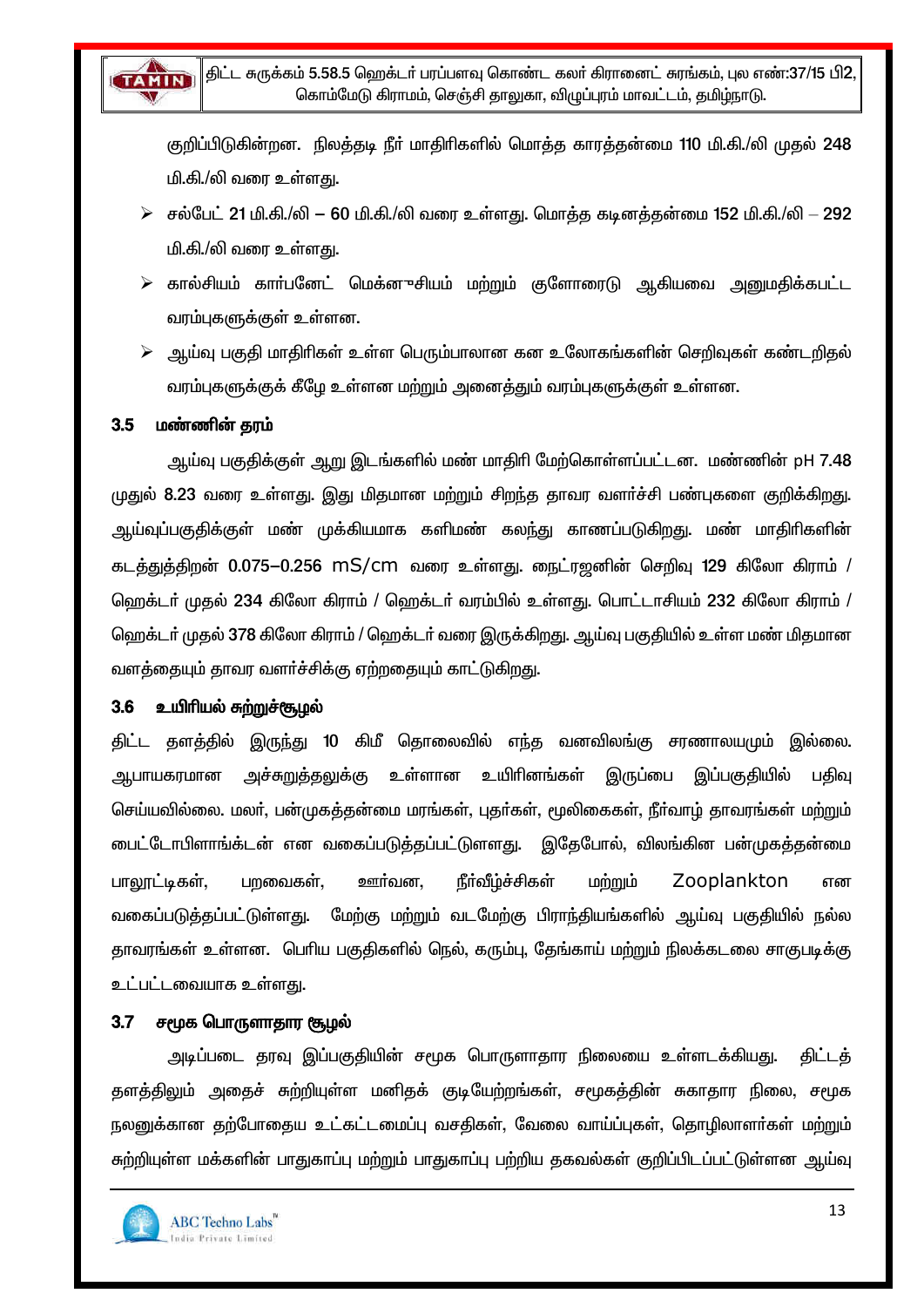

பிராந்தியத்தில் மொத்த மக்கள் தொகை (மக்கள் தொகை கணக்கெடுப்பு 2011) 1,39,580 ஆகும். இதில் 70,390 ஆண்கள் மற்றும் 69,190 பெண்கள். மொக்கு மக்கள் கொகையின் கல்வியறிவு விகிகும் 88,601 (71.9%) ஆக உள்ளது. ஆண் கல்வியறிவு 49.737 (80.55%) மற்றும் பெண் கல்வியறிவு 38,864 (63.15%) மற்றும் மொத்த மக்கள் தொகையில் பிரதான தொழிலாளர் 44,376 (31.8%) மற்றும் தொழிலாளர் அல்லாத பிரிவின் 62,134 (44.5%) ஆகும்.

#### எதிர்பார்க்கப்படும சுற்றுச்சூழல் பாதிப்புகள் மற்றும் கட்டுப்பத்தும் நடவடிக்கைகள் 4

#### $4.1$ காற்றின் தன்மை

வெடித்தல், தோண்டுதல், வெட்டுதல், வடிவமைத்தல், இறக்குதல், ஏற்றுகல் மற்றும் போக்குவரத்து போன்ற சுரங்க நடவடிக்கைகளிலிருந்து உமிழ்வுகள் உருவாகின்றன. காற்றழுத்தி இயந்திரங்கள் மற்றும் துளையிடும் இயந்திரங்கள் துளையிடுவதற்கு பயன்படுத்தப்படுகின்றன. கரங்கத்தின் தூசி கட்டுப்பாட்டு நடவடிக்கைகள் அட்டவணையில்—8 கொடுக்கப்பட்டுள்ளது.

| <del>-------</del><br><u>gro.communico</u> .groupo.com |                                                               |                                                                                                                                                                                    |  |  |
|--------------------------------------------------------|---------------------------------------------------------------|------------------------------------------------------------------------------------------------------------------------------------------------------------------------------------|--|--|
| வ.எண்                                                  | நடவடிக்கைகள்                                                  | சிறந்த நடைமுறைகள்                                                                                                                                                                  |  |  |
|                                                        | துளையிடுதல்                                                   | • துளையிடும் இயந்திரத்துடன் தூசி<br>பிரிதெடுப்பான்கள் (உலர்ந்த அல்லது ஈரமான)<br>அமைப்பு வழங்கப்பட வேண்டும்.                                                                        |  |  |
| 2 <sup>1</sup>                                         | வெடித்தல்                                                     | • வெடிப்பதற்கு முன் தண்ணீா் தெளித்தல்<br>• போக்குவரத்துக்கு முன் வெடித்த இடத்தில் நீா்<br>தெளித்தல்<br>• கட்டுப்படுத்தப்பட்ட வெடிப்பு நுட்பத்தை<br>பயன்படுத்துதல்                  |  |  |
| 3                                                      | வெட்டி<br>எடுக்கப்பட்ட<br>பொருட்களின்<br>போக்குவரத்து<br>வசதி | • கழிவு சிந்துவதை தவிா்ப்பதற்காக லாாிகள்<br>டம்பா்களை தாா்ப்பாய் கொண்டு மூடுதல்<br>• வாகனங்ளில் வேகக் கட்டுபபாடு<br>சாலை இருபுறமும் பொருத்தமான அகலமான<br>பசுமை வளையம் உருவாக்குதல் |  |  |

| அட்டவணை 8—தூசி கட்டுப்பாட்டு நடவடிக்கைகள் |  |  |  |
|-------------------------------------------|--|--|--|
|                                           |  |  |  |

#### $4.2$ ஒலி சூழல்

சுரங்க பாறை துளையிடுதல், வெடித்தல் மற்றும் போக்குவரத்து செயல்முறைகளில் போது ஒலி இருப்பினும் வாழ்வீட ஆதாரங்கள் செயல்முறைகளில் போது ஒலி ஏற்படும் இருப்பினும் ஏற்படும். வாழ்விட ஆதாரங்கள் அருகில் இல்லலாததால் சூழலில் எந்த பாதிப்பும் இருக்க வாய்ப்பில்லை. இருப்பினும் வெடித்தல் கொமில்நுட்பம் நடைமுறைப்படுத்தப்படும். மேம்பாட்டு பாறை நடவடிக்கைகளில் மூலம் ஒலி அளவு குறைக்கப்படும். மேலும் பகல் நேரங்களில் மட்டும் பாறை வெடிக்கும் பணி மேற்கொள்ளப்படுவதால் அருகில் உள்ள ஊர்களில் ஒலி இடையூறு தவிர்க்கப்படும்.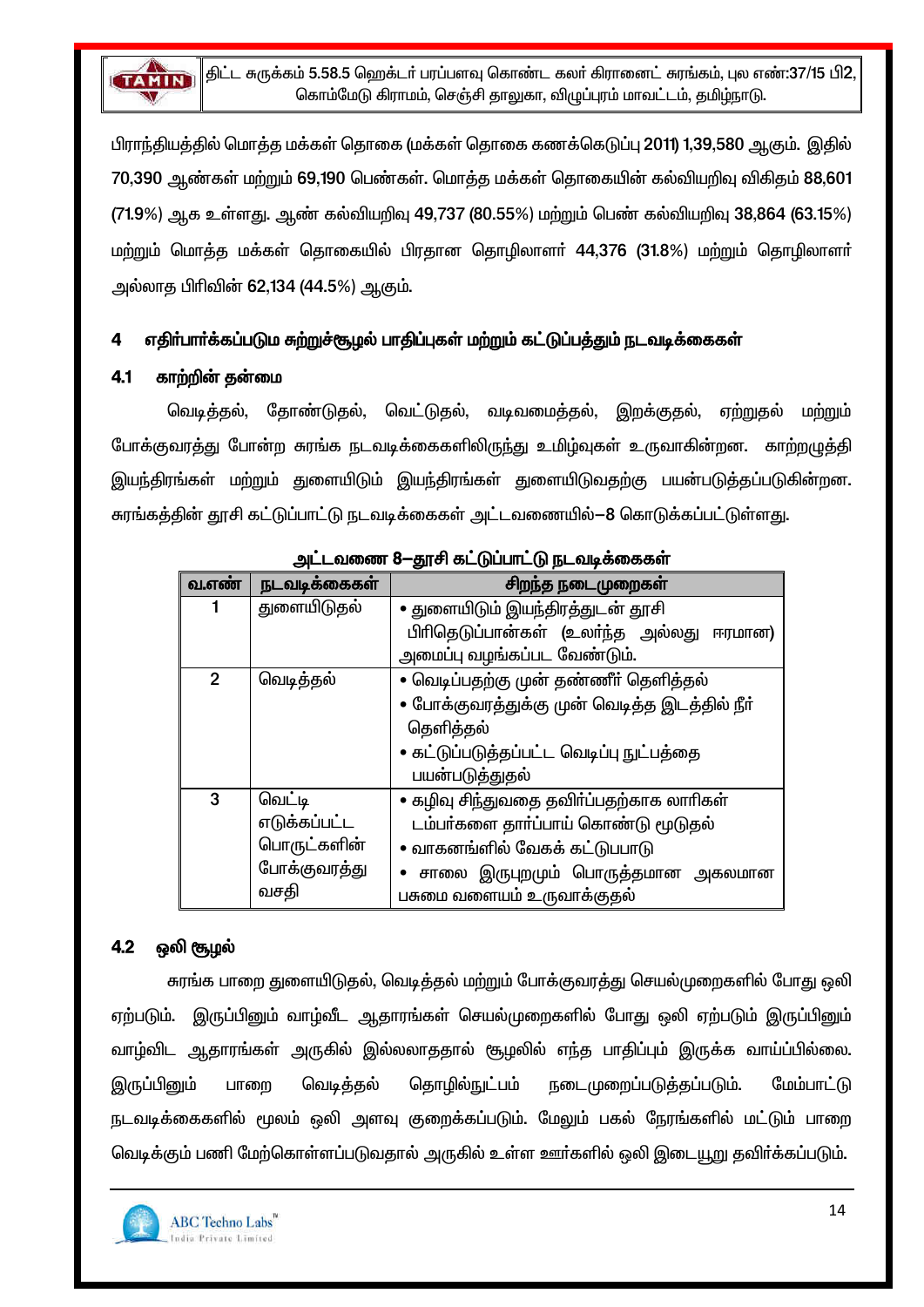

#### நீா் மற்றும் கழிவு நீா் மேலாண்மை 4.3

மழைக் காலங்களில் நீா் மேற்பரப்பு நீா் சுரங்கங்களில் உள்ளே ஊடுருவி தேங்குகின்றன தேங்கும் நீர் பம்ப் மூலம் வெளியேற்றப்படுகிறது. வெளியேற்றப்படும மழை நீரானது அருகில் உள்ள நீர் நிலைக்குள் செலுத்தப்படுகிறது. கரங்க குளம் மற்றும் தேங்கும் பகுதியில் சேமிக்கப்படும் மழை நீரானது பசுமை பகுதி மற்றும் புழுதி குறைப்பு நடவடிக்கைகளுக்கு பயன்படுத்தப்படும்.

கழிவு நீா் (0.4 கே.எல்.டி) கழிவு நீா் தொட்டிக்கு அனுப்பப்படும், கழிவு நீா் தொட்டி அவ்வப்போது சுத்தம் செய்யப்படும். சுரங்க செயல்வாட்டில் கழிவு உற்பத்தி இல்லை.

### 4.4 உயிரியல் சூழல்

சுரங்க நடவடிக்கைகளில் இருந்து தூசி உருவாகுதல் திட்டப் பகுதியில் காணப்படும் தாவரங்கள் விலங்கினங்களில் ஏற்படும் தாக்கங்களை குறைக்க தூசி உற்பத்தியை தடுக்க அனைத்து தூசி தாக்கத்திற்கான பகுதியிலும் நீர் தெளித்தல் உறுதி செய்யப்படும்.

### 4.5 திடக் கழிவு மேலாண்மை

உணவுக் கழிவுகளை நகராட்சி குப்பைக் கொட்டிகளுக்கு அனுப்பப்படும. இயந்திரக்ளின் பயன்படுத்தப்பட்ட கழிவு எண்ணெய் சேகரிக்கப்பட்டு தாமிம்நாடு மாசு கட்டுப்பாட்டு வாரியத்ததால் அங்கீகரிக்கப்பட்ட மறுசுழற்சி / மறுசீரமைப்பு முகவர் நிறுவனங்களுக்கு அளிக்கப்படும்.

### 4.6 சுகாதார மற்றும் சமூக பொருளாதார தாக்கங்கள்

அதிகப்பட்ட தூசு புழுதி மற்றும் சுரங்கப்பாறை வெடித்தல், தோண்டுதல் மூல சுகாகார தாக்கங்கள் ஏற்படலாம். சுரங்க நடவடிக்கைகளின் போது பணியாளர்கள் பாதுகாப்பு உபகரணங்கள் மற்றும் பாதுகாப்பு நடைமுறைகளை பின்பற்றுவதன் மூலம் இந்த தாக்கங்கள் ஏற்படாமல் தடுக்கலாம். இந்த திட்டத்தின் மூலம் உள்ளுர் மக்களுக்கு வேலைவாய்ப்பு ஏற்படும். ஆதலால் சமூக பொருளாதாரத்தில் ஏற்படும் நேர்மறையான தாக்கமாக இருக்கும்.

#### சுற்றுச்சூழல் கண்காணிப்பு திட்டம்  $5<sup>1</sup>$

சுரங்க செயல்பாட்டின் போது, திட்ட தளத்தில் நிறுவப்பட்ட மாசுக்கட்டுபபாடு உபகரணங்களில் செயல்வாடுகளை மதிப்பிடுவது மிகவும் முக்கியமான தொன்றதாகும். சுற்றுச்சூழல் பண்புகளின் மாதிரி எடுத்தல் மற்றும் பகுப்பாய்வுகள் மத்திய / மாநில மாசுக் கட்டுபபாட்டு வாரியத்தின் வழிகாட்டுதல்படி மேற்கொள்ளப்படுகிறது.

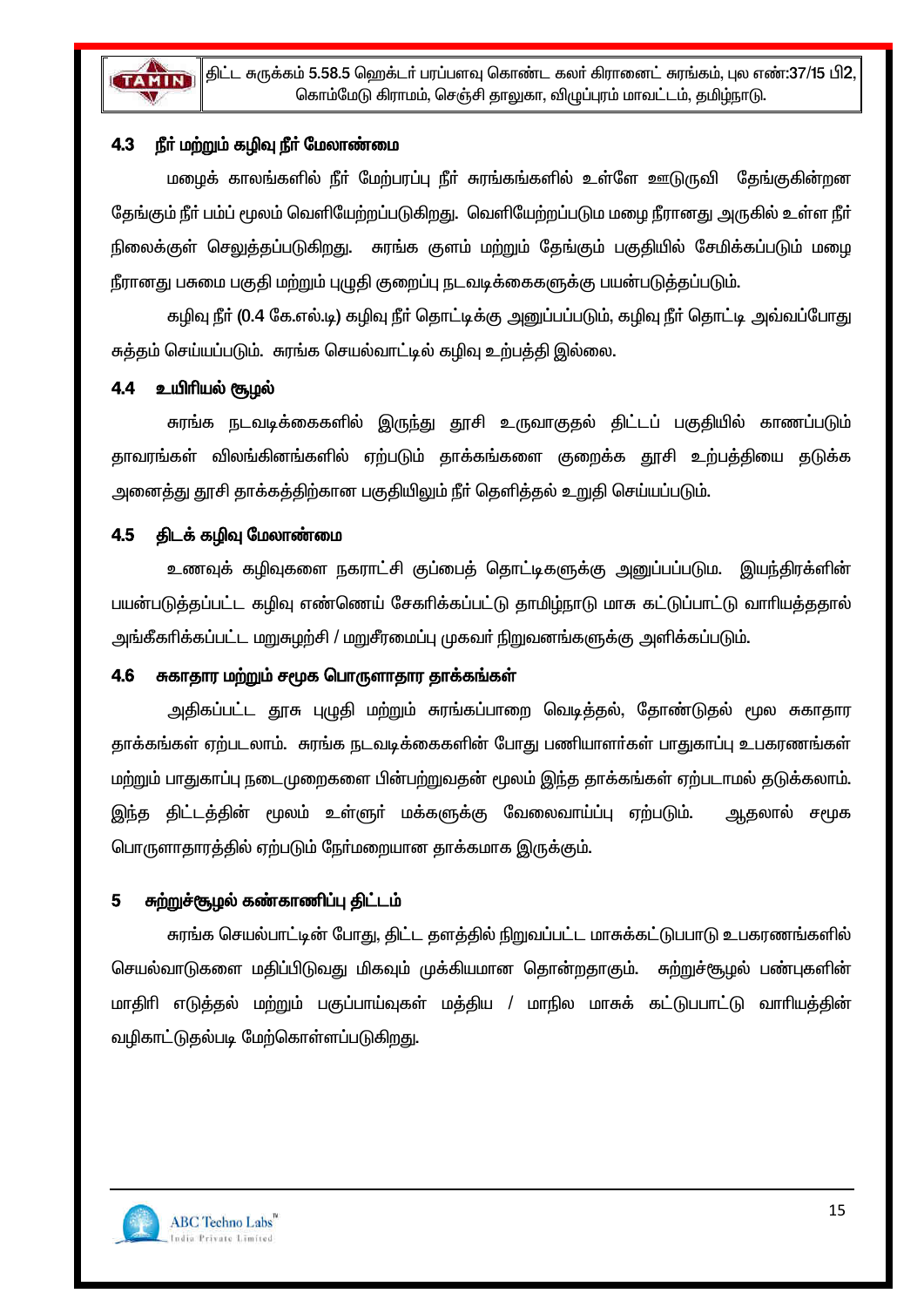

#### சுற்றுச்சூழல் மேலாண்மை திட்டம்  $6\phantom{1}$

முன்மொழியப்பட்ட ௬௱ஂ௱௹௷௸ மேலாண்மை சுாங்க கிட்டம் சுற்றுச் சூழல் எஞ்சிய சற்றுச்சூழல் விளைவுகளை சிறந்த பொருளதார சாத்தியக் கூறுகளை கையாண்டு குறைக்க உறுதிப்படுத்தும் அவை பின்வருமாறு

- அனைத்து மாசுக்கட்டுபபாடு கருவிகள் / சூமல் மேலாண்மை அமைப்புகளானது, சுரங்க செயல்பாடு துவங்கும் முன் முக்கிய கருவிகளின் அங்கமாக இணைக்கப்பட்டுள்ளதா என்று உறுதி செய்யப்படும்.
- கண்காணிக்கும் சூழலின் பல்வேறு கூறுகளை வழக்கமாக மாசுக்கட்டுபபாடு நடவடிக்கைகளும் செயல்பாடு மூலம் உறுதி செய்தல்.
- தொழில்சாா் சுகாதாரம் மற்றும் பாதுகாப்பு திட்டங்கள் பேரமிவு மேலாண்மை திட்டம் ஆகியவை திட்ட செயலாக்கத்திற்கு முன்பு செயல்படுத்தப்படும்.

#### சுற்றுச்சூழல் பாதுகாப்புக்கான வரவு செலவு திட்டம்  $6.1$

சுற்றுச்சூழல் வரவு செவை செலவுக் கூறுகளின் ஒரு பகுதியாகச் சோ்ப்பது அவசியம். சுற்றுச்சூழல் பாதுகாப்பு நடவடிக்கைகளுக்காக மொத்தம் ரூ.1,55,000/— ஒதுக்கப்பட்டுளளது. சுற்றுச்சூழல் மேலாண்மை செலவு அட்டவணை 9—ல் கொடுக்கப்பட்டுள்ளது.

|       | ro vr                  |         |           |
|-------|------------------------|---------|-----------|
| வ.எண் | விவரங்கள்              |         | செலவு ரூ. |
|       | மரம் வளா்ப்பு          |         | 30,000    |
| 2     | நீா் தெளித்தல்         |         | 50,000    |
| 3     | நீர் தர சோதனை          |         | 25,000    |
| 4     | காற்றின் தர சோதனை      |         | 25,000    |
| 5     | சுத்தம் /அதிா்வு சோதனை |         | 25,000    |
|       |                        | மொத்தம் | 1,55,000  |

அட்டவணை 9: சுற்றுச்சூழல் மேலாண்மை செலவு

#### பசுமை வளையம் மேம்பாடு  $\overline{7}$

இப்பகுதியில் உள்ள சுரங்க நடவடிக்கை முடிவடையும் வரை பசுமை வளையத் திட்ம் தொடரும் மற்றும் விஞ்ஞசான அடிப்படையில் கிட்டக்கை நிலையான வடிவமைப்பகில் இந்த ஒரு வனத்துறையுடன் உரிய ஆலோசனையும் ஒருங்கிணைப்பும் பெறப்படும. சுரங்க குத்தகை பகுதிக்குள் உத்தேசிக்கப்படட பசுமை அரண் 0.82.0 ஹெக்டேர் ஆகும். மரம் வளர்ப்பின் மூலம் மண் அறிப்பு தடுக்கப்படுகிறது. சப்தங்களை தடை செய்யவும் பசுமை வளா்ப்பு அரண் பயன்படுகிறது.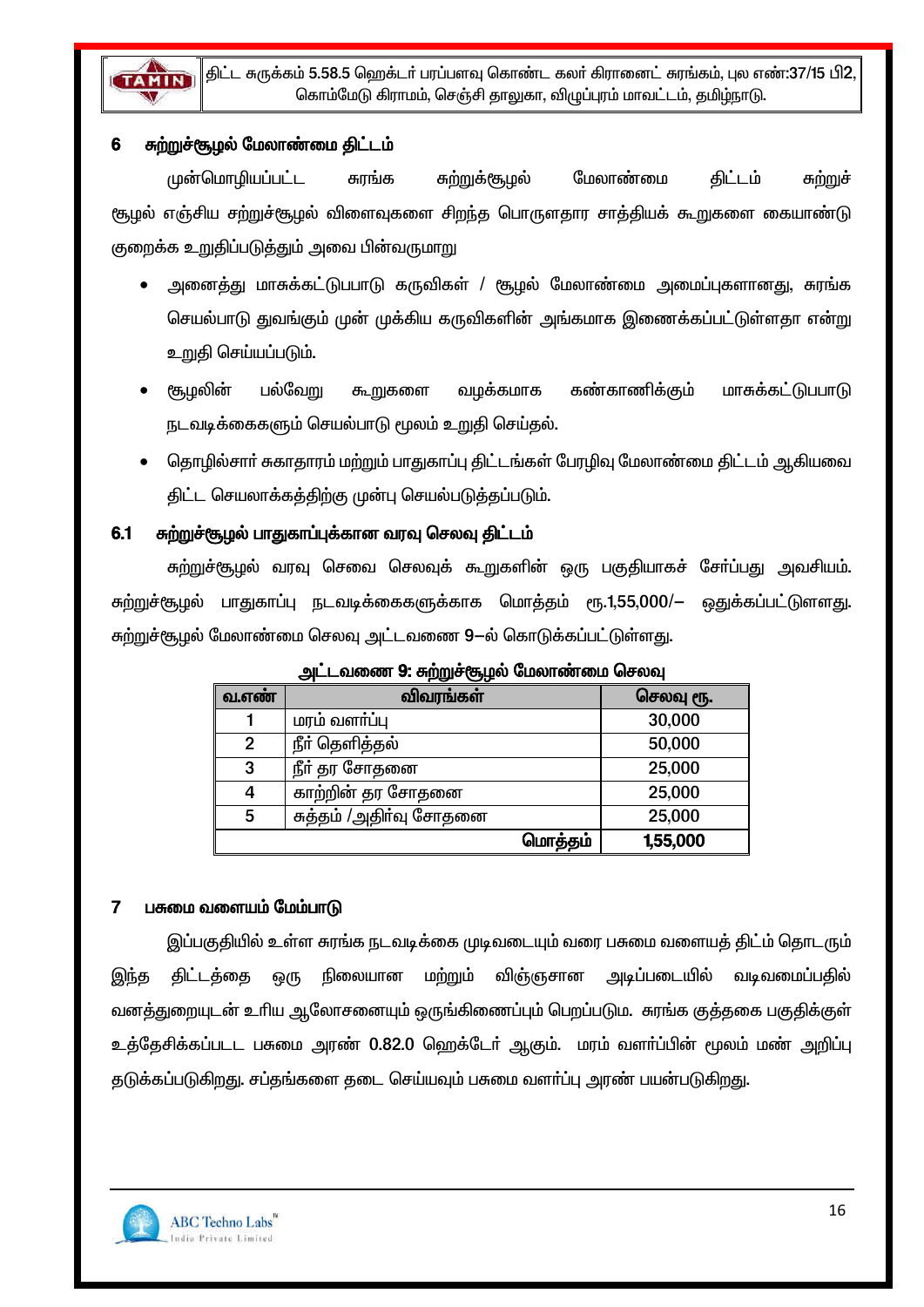

#### பேரழிவு மேலாண்மை திட்டம் 8

பேரமிவு மேலாண்மை திட்டமானது அவசர திட்டமிடுதலின் கூறுகளான, நிறுவன தகவல் தொடர்பு, ஒருங்கிணைப்பு செயல்முறை, விபத்து அறிக்கை, பாதுகாப்பு, சோதனை, சரிபார்ப்பு பட்டியல், ஆன்சைட்/ஆப்சைட் அவசர திட்டம் ஆகியவற்றை உள்ளடக்கியது.

ஆன்சைட்/ஆப்சைட் அவசர திட்டம் பல்வேறு தடுப்பு மற்றும் பாதுகாப்பு அமைப்புகளை பாிந்துரைக்கின்றன. பாதுகாப்பு அமைப்பானது தள கட்டுப்படுத்தினா், சம்பவ கட்டுப்படுத்தினா் மற்றும் இணைப்பாளர்கள் அடக்கியுள்ளது. துளத்தில் பயன்படும் பணியாளர் பாதுகாப்பு உரசாரணங்களால் கட்டுபபாடு அமைப்புகள், மாதிரி பணிற்சிகள், உருவகப் பயிற்சிகள், பரஸ்பர உதவி திட்டங்கள், தகவல் தொடர்புக்கான நடைமுறைகள், மருத்துவ வசதிகள் போன்றவை வழங்கப்படும். இவை அனைத்தும் வெளிப்புற நிறுவனங்களின் மூலம் பதிவு செய்யப்படும்.

#### உபதேசிக்கப்பட்ட நிறுவன சுற்றுச்சூழல் பெறுப்புணர்வு  $\mathbf{q}$

மே–1, 2018– MOEF அறிவிப்பின்படி மொத்த திட்ட செலவில் 2% சுற்று சூழலுக்கு நிறுவன பொறுப்புணா்விக்குச் செலவு செய்யப்படும். மதிப்பிடப்பட்ட தேவைகளின் அடிப்படையில். செலவினம் பல்வேறு சமூக மேம்பாட்டு செயல்களுக்கு செலவிடப்படும். மதிப்பிடப்பட்ட திட்ட செலவில் 2% அதாவது ரூ.2 லட்சம், 5-10 ஆண்டுகளில் செலவிடப்படும்.

### திட்டத்தின் நன்மைகள்

### சுற்றுச்சூழல் நன்மைகள்

- சுரங்க குத்தகை பகுதிக்கு வெளியே உத்தேசிக்கப்பட்ட பசுமை வளையம் காற்று மாசுபாட்டை குறைக்கும். மேலும் சக்குக்கின் அளவை குறைக்கும் மற்றும் மண் அரிப்பைக் கடுக்கும்.
- குவாரி செயல்பாட்டின் போது சீரான இடைவெளியில் தண்ணீர் தெளிக்கப்பட்டு காற்று  $\bullet$ மாசுபாட்டை குறைக்கும்.
- நிலத்தடி நீர் பயன்படுத்தப்படாது.

### சமூக நன்மைகள்

குவாரி நடவடிக்கைகள் உள்ளுர் மக்களுக்கு நேரடியாக (35 நபர்கள்) மற்றும் மறைமுகமாக (20 நபர்கள்) வேலை வாய்ப்பினை உண்டாக்கும்.

### பொருளாதார நன்மைகள்

- மக்களின் தனிநபர் வருமானக்கை மேம்படுக்கவும்.
- கட்டுமானத் துறையின் மூலம் மறைமுகமான வேலை வாய்ப்பில் மக்களுக்கு நன்மை உண்டாக்கும்.